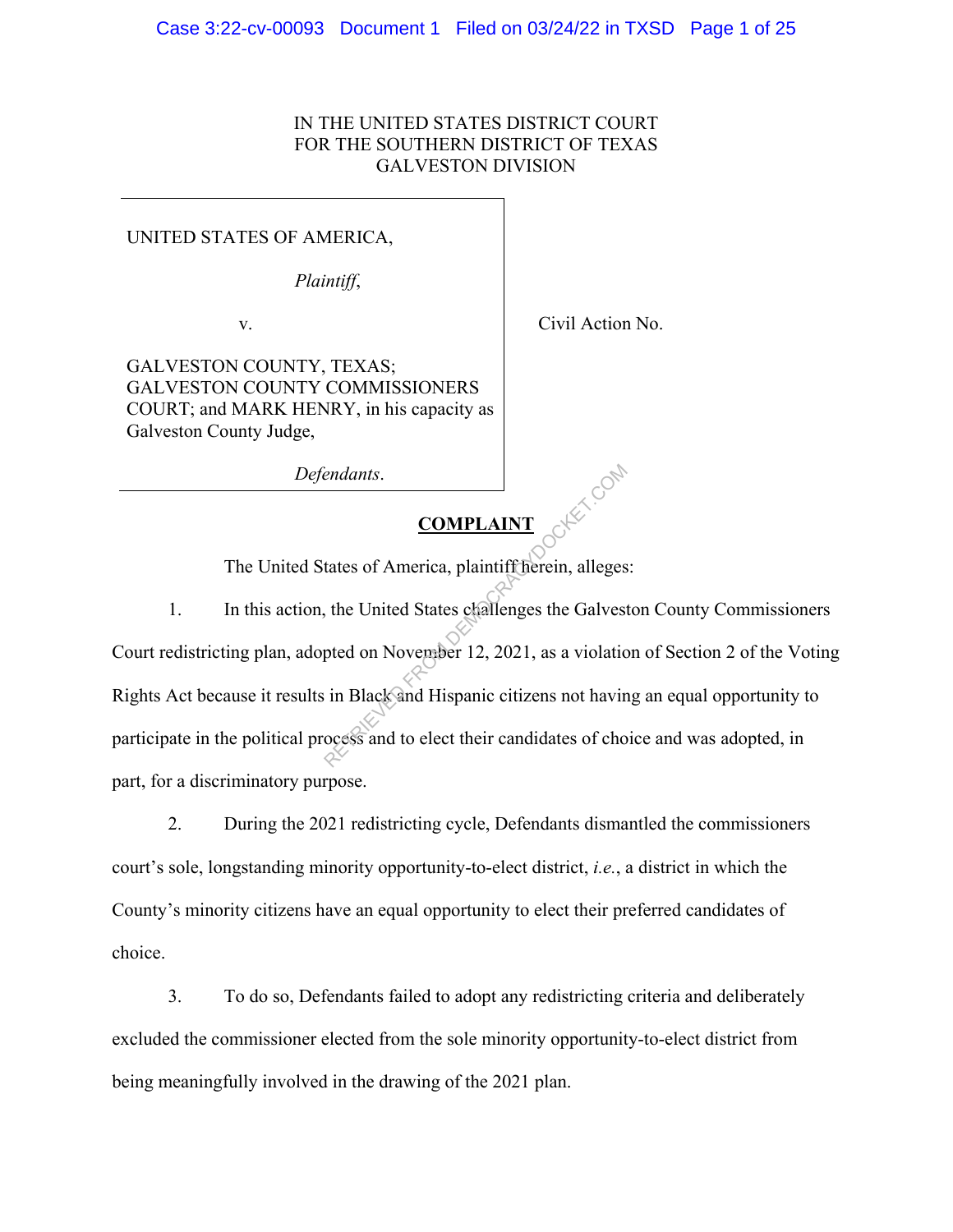#### Case 3:22-cv-00093 Document 1 Filed on 03/24/22 in TXSD Page 2 of 25

4. The County also limited public participation in the 2021 redistricting process.

5. Resolving the malapportionment revealed by the release of the 2020 Census data did not require the County to redraw the commissioners court map in its entirety, nor did it require the County to dismantle the commissioners court's sole, longstanding district in which minority voters had an equal opportunity to elect candidates of choice. In fact, Defendants could have reapportioned the commissioners court plan by shifting as little as a single voting precinct from Precinct 2 to Precinct 3.

6. The County nonetheless made drastic changes to the district lines for the commissioners court, thereby eliminating the only majority-minority district.

7. Over the course of the past three decades, Galveston County has sought to eliminate electoral opportunities for the County's Black and Hispanic voters. The County has a long history of adopting discriminatory redistricting plans.

8. While the State of Texas and its political subdivisions were subject to the requirements of Section 5 of the Voting Rights Act, the United States Attorney General twice interposed objections under Section 5 to the County's proposed redistricting plans because the County did not meet its burden of showing that the proposed plans had neither the purpose nor the effect of denying or abridging the right to vote for minority voters. In 1992, the Attorney General interposed an objection against the County's proposed plan for justice of the peace and constable districts. In 2012, the Attorney General interposed an objection against the County's proposed plans for commissioners court districts as well as for justice of the peace and constable districts. Expectition of the past three decades, Galveston C<br>
ities for the County's Black and Hispanic<br>
criminatory redistricting plans.<br>
the of Texas and its political subdivisions<br>
it is the Voting Rights Act, the United States<br>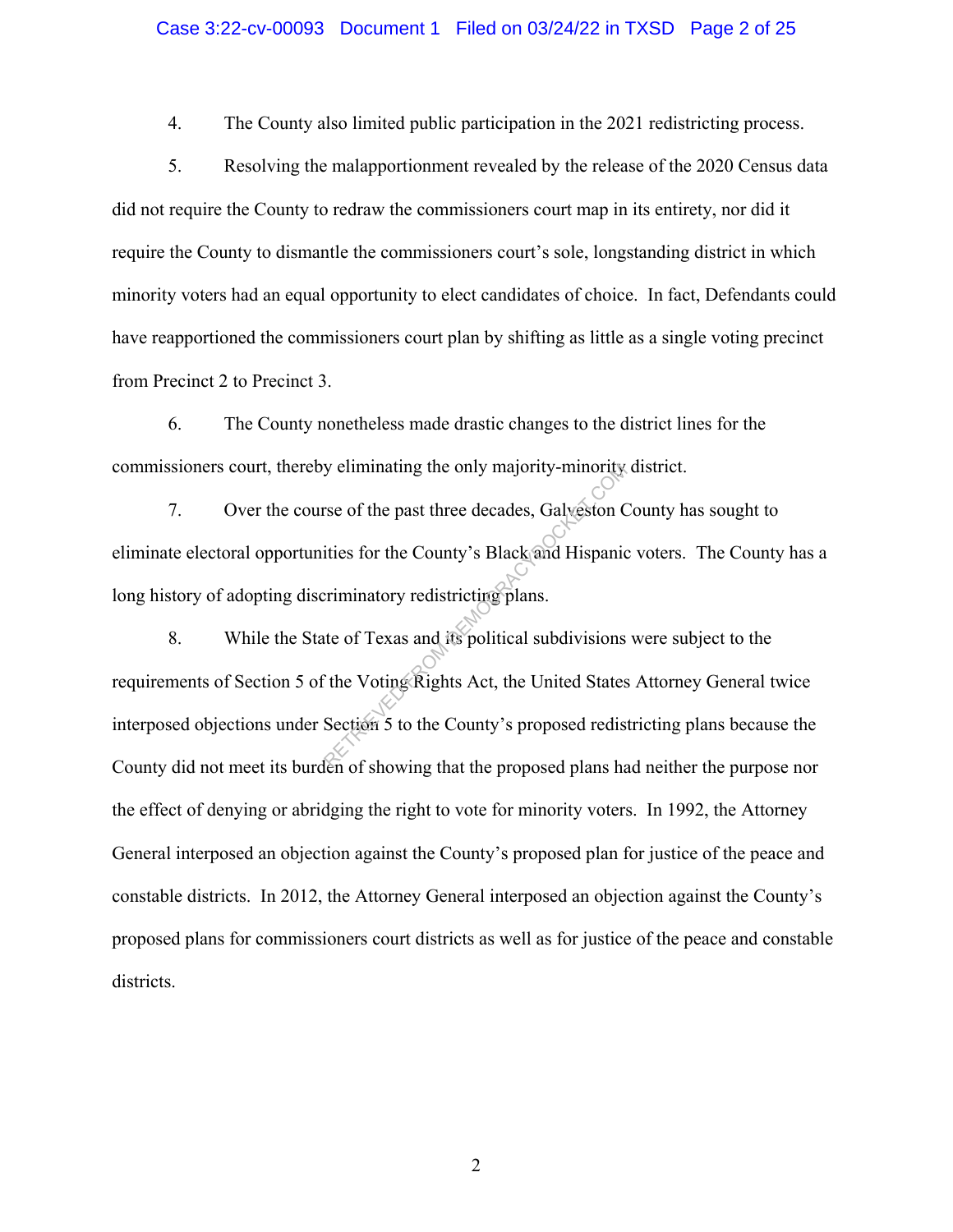### Case 3:22-cv-00093 Document 1 Filed on 03/24/22 in TXSD Page 3 of 25

9. The Attorney General files this action pursuant to Sections 2 and 12(d) of the Voting Rights Act of 1965, as amended, 52 U.S.C. §§ 10301 and 10308(d), to enforce voting rights guaranteed by the Fourteenth and Fifteenth Amendments to the United States Constitution.

10. For the reasons described below, this Court should declare that the 2021 commissioners court redistricting plan adopted by Defendants has both the result and intent of diluting the voting strength of the County's minority voters in violation of Section 2 of the Voting Rights Act, and permanently enjoin Defendants from administering, implementing, or conducting any future elections for the Galveston County Commissioners Court under this 2021 plan.

# **JURISDICTION AND VENUE**

11. This Court has original jurisdiction of this action under 28 U.S.C. §§ 1331, 1345, and 2201(a) and 52 U.S.C. § 10308(f). **JURISDICTION AND VENCE**<br>
IS original jurisdiction of this action unde<br>
10308(f).<br>
Der in this Court under 28 U.S.C.  $\S$  124(<br> **PARTIES**<br>
Lights Act authorizes the Attorney General<br>
FAmerica socking injunctive proventive

12. Venue is proper in this Court under 28 U.S.C. §§ 124(b)(1) and 1391(b).

# **PARTIES**

13. The Voting Rights Act authorizes the Attorney General to file a civil action on behalf of the United States of America seeking injunctive, preventive, and permanent relief for violations of Section 2 of the Voting Rights Act, 52 U.S.C. § 10308(d).

14. Defendant Galveston County is a political and geographical subdivision of the State of Texas. It is located in southeast Texas on the Gulf of Mexico and borders Harris, Brazoria, and Chambers Counties.

15. Defendant Galveston County Commissioners Court is the County's governing body. It consists of a county judge, elected at-large, who serves as the presiding officer, and four commissioners elected from single-member districts, called "precincts," to serve four-year,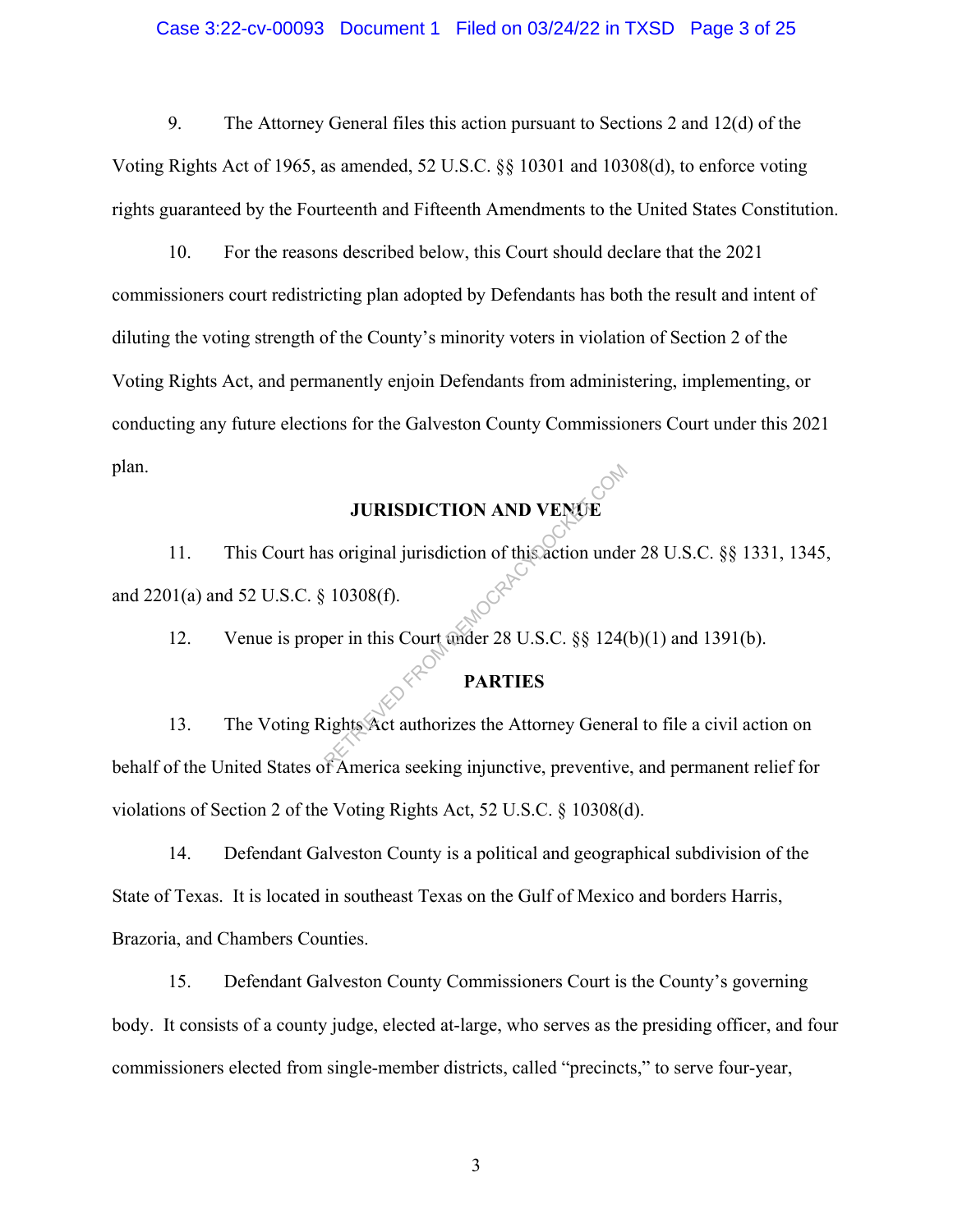#### Case 3:22-cv-00093 Document 1 Filed on 03/24/22 in TXSD Page 4 of 25

staggered terms. All members vote on all matters. Both the county judge and the commissioners are elected in partisan elections with a majority-vote requirement in the party primary.

16. Defendant Mark Henry is the County Judge of Galveston County and presiding officer of the Galveston County Commissioners Court. Defendant Henry is being sued in his official capacity. Defendant Henry has served as County Judge since 2010.

## **ALLEGATIONS**

17. According to the 2020 Census, Galveston County has a total population of 350,682 persons, of whom 191,358 (54.6%) are non-Hispanic White, 88,636 (25.3%) are Hispanic, and 45,637 (13%) are non-Hispanic Black. The census data also indicated that the County has a total voting age population of 267,382, of whom 155,020 (58%) are non-Hispanic White, 60,159 (22.5%) are Hispanic, and 33,341 (12.5%) are non-Hispanic Black.

18. According to the 2016-2020 American Community Survey (ACS) population estimates, Galveston County has a citizen voting age population of 239,305, of whom 151,450 (63.3%) are non-Hispanic White, 45,950 (19.2%) are Hispanic, and 30,510 (12.7%) are non-Hispanic Black. are non-Hispanic Black. The census date<br>
e population of 267,382, of whom 155,02<br>
Hispanic, and 33,341 (12.5%) are non-His<br>
the 2016-2020 American Community St<br>
the 2016-2020 American Community St<br>
Thite, 45,950 (19.2%) ar

19. Exhibit 1 depicts the Galveston County commissioners court plan that was in effect from 2012 to 2021, and the tables below present the demographic data for the four commissioners court precincts in the 2012 plan, according to the 2020 Census and the 2016-2020 ACS estimates.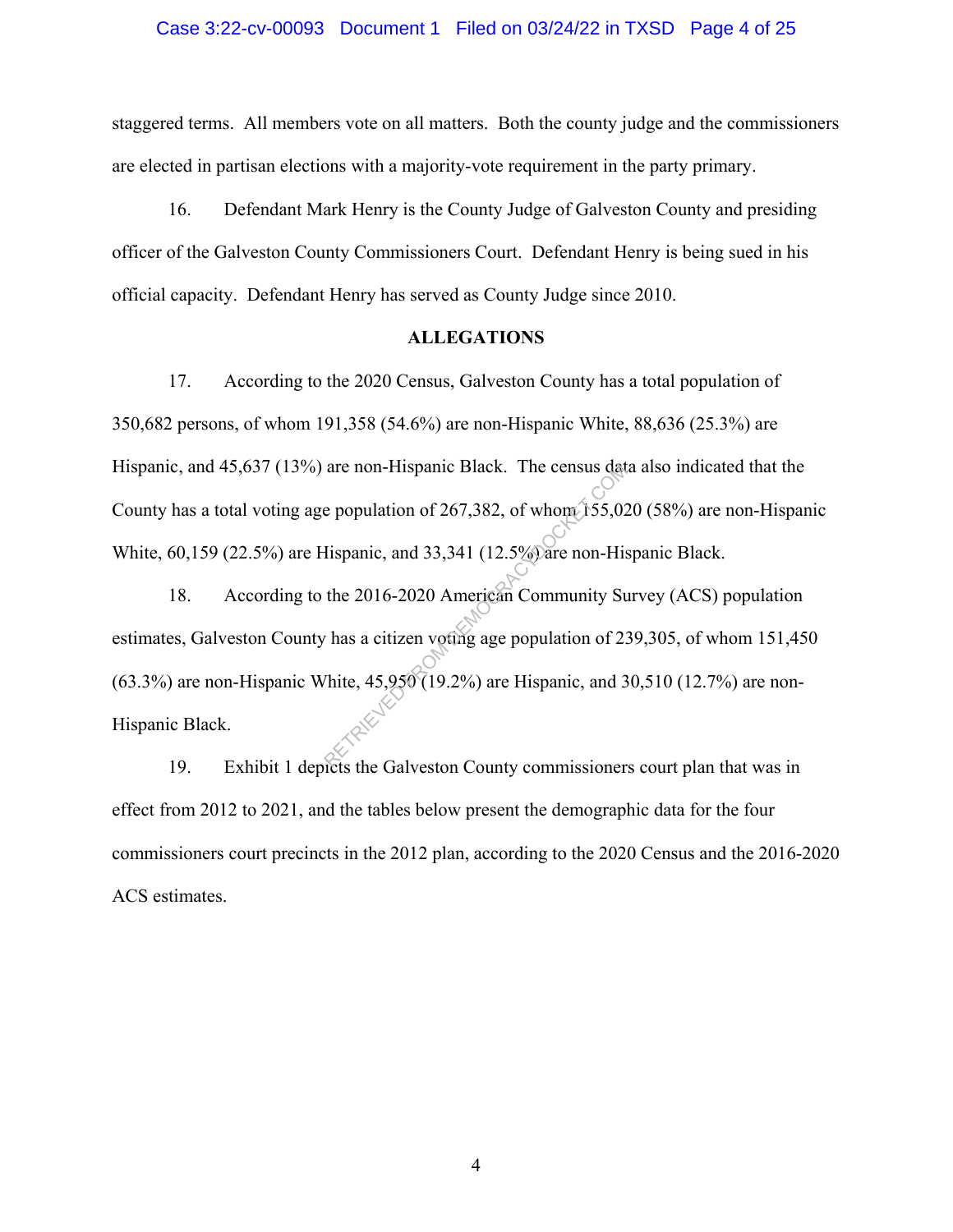| PCT. | <b>TOTAL POPULATION</b> |                       |                       |                    | <b>DEV</b> | <b>VOTING AGE POPULATION</b> |                       |                       |                    |
|------|-------------------------|-----------------------|-----------------------|--------------------|------------|------------------------------|-----------------------|-----------------------|--------------------|
|      | <b>TOTAL</b>            | <b>NHWHITE</b><br>(%) | <b>NHBLACK</b><br>(%) | <b>HISP</b><br>(%) | (%)        | <b>TOTAL</b>                 | <b>NHWHITE</b><br>(%) | <b>NHBLACK</b><br>(%) | <b>HISP</b><br>(%) |
|      | 85,408                  | 50,769<br>(59.4)      | 6,491<br>(7.6)        | 22,280<br>(26.1)   | $-2.58$    | 65,748                       | 41,774<br>(63.5)      | 4,583<br>(7.0)        | 14,934<br>(22.7)   |
| 2    | 95,596                  | 58,916<br>(61.6)      | 8,608<br>(9.0)        | 21,319<br>(22.3)   | 9.04       | 73,739                       | 47,895<br>(65.0)      | 6,031<br>(8.2)        | 14,634<br>(19.9)   |
| 3    | 79,931                  | 24,010<br>(30.0)      | 25,143<br>(31.5)      | 27,129<br>(33.9)   | $-8.83$    | 61,278                       | 20,755<br>(33.9)      | 18,869<br>(30.8)      | 18,741<br>(30.6)   |
| 4    | 89,747                  | 57,663<br>(64.3)      | 5,395<br>(6.0)        | 17,908<br>(20.0)   | 2.37       | 66,617                       | 44,596<br>(66.9)      | 3,858<br>(5.8)        | 11,850<br>(17.8)   |

|      | CITIZEN VOTING AGE POPULATION ESTIMATES |                       |                       |                    |                         |  |  |  |  |
|------|-----------------------------------------|-----------------------|-----------------------|--------------------|-------------------------|--|--|--|--|
| PCT. | <b>TOTAL</b>                            | <b>NHWHITE</b><br>(%) | <b>NHBLACK</b><br>(%) | <b>HISP</b><br>(%) | $NHBLACK + HISP$<br>(%) |  |  |  |  |
|      | 61,465                                  | 41,428<br>(67.4)      | 4,536<br>(7.4)        | 11,798<br>N9.2)    | 26.6                    |  |  |  |  |
|      | 70,060                                  | 47,183<br>(67.4)      | 5,897<br>(8.4)        | 12,207<br>(17.4)   | 25.8                    |  |  |  |  |
|      | 56,182                                  | 20,455<br>(36.4)      | 18,722<br>(33.3)      | 13,819<br>(24.6)   | 57.9                    |  |  |  |  |
| 4    | 62,971                                  | 44,188<br>(70.2)      | 3,705<br>(5.9)        | 9,939<br>(15.8)    | 21.7                    |  |  |  |  |

20. The four current commissioners are: Darrell Apffel, who represents Precinct 1 and has served on the commissioners court since 2016; Joe Giusti, who represents Precinct 2 and has served on the commissioners court since 2014; Stephen Holmes, who represents Precinct 3 and has served on the commissioners court since 1999; and Kenneth Clark, who represents Precinct 4 and has served on the commissioners court since 1998.  $\begin{array}{r} \n\text{R} \n\end{array}$ <br>
(67.4) (7.4) (7.4) (7.4)<br>
(67.4) (8.4) (8.4) (17<br>
(8.4) (8.4) (17<br>
(36.4) (33.3) (2<br>
(70.2) (5.9) (11<br>
(70.2) (5.9) (11<br>
ent commissioners are: Darrell Apffel, v<br>
issioners ceurt since 2016; Joe G

21. Commissioner Stephen Holmes, who is Black, is the sole minority member of the commissioners court and is elected from the only commissioners court precinct in which Black and Hispanic voters constitute a majority of the eligible voters. He was appointed as the Precinct 3 commissioner following the death of the County's first Black commissioner, Wayne Johnson, who represented Precinct 3 from 1988 to 1999.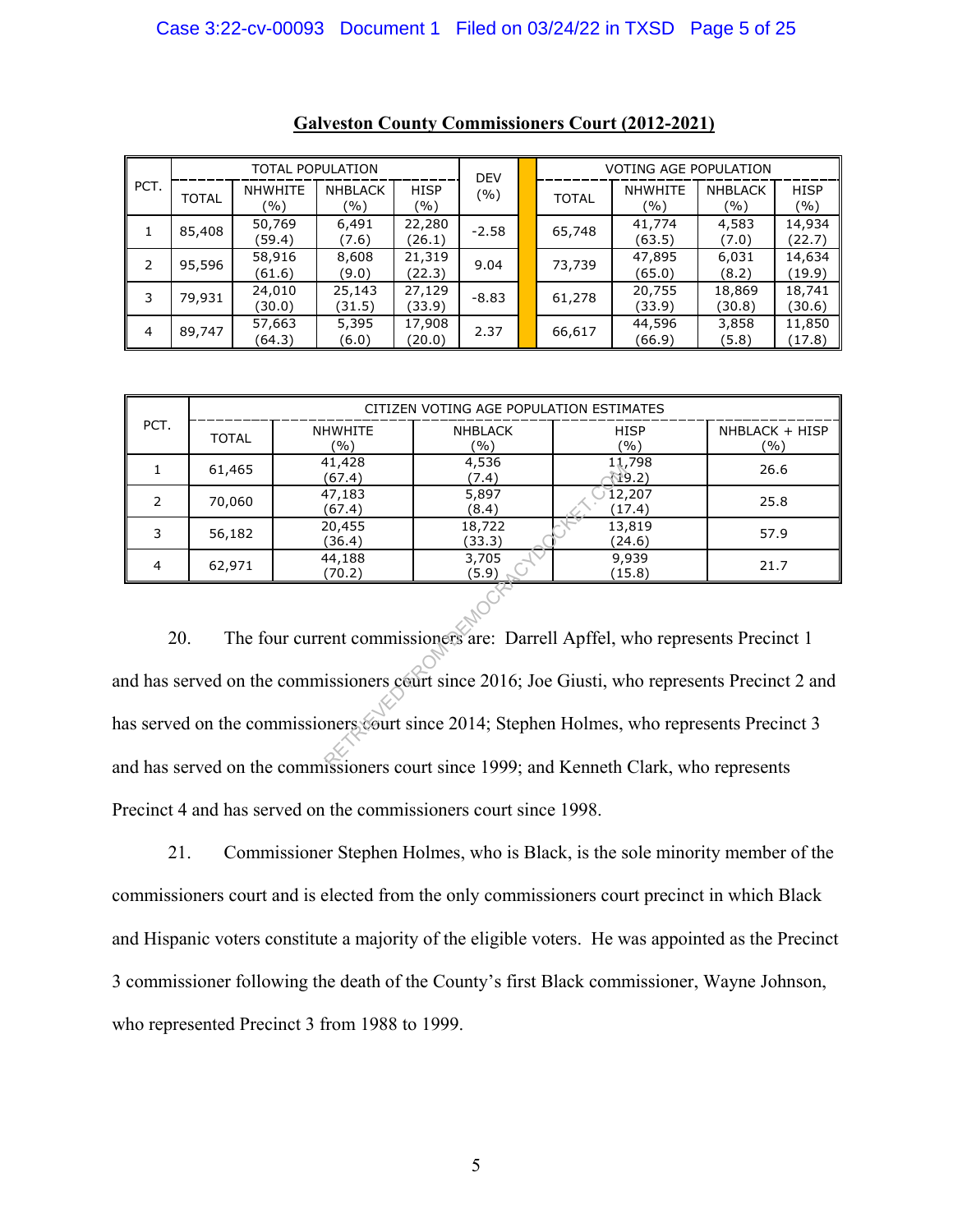## Case 3:22-cv-00093 Document 1 Filed on 03/24/22 in TXSD Page 6 of 25

22. The commissioners court is responsible for determining and approving the boundaries of the four precincts in the commissioners court. Tex. Const. art. V §18 (a)-(b). It is also responsible for redrawing the four justice of the peace and constable precincts, which are not coterminous with the commissioners court precincts.

23. From 1975 through 2013, as a political subdivision of the State of Texas, Galveston County was covered under Section 4 of the Voting Rights Act and was required to comply with the preclearance requirements of Section 5 of the Voting Rights Act before implementing any change affecting voting.

24. On March 17, 1992, the Attorney General interposed an objection under Section 5 to the County's submission of its 1991 redistricting plan for justice of the peace and constable districts.

25. In 1992, private plaintiffs in *Hoskins v. Hannah*, 3:92-cv-12, ECF No. 61 (S.D. Tex. Aug. 19, 1992), obtained a consent judgment and order directing the County to create two justice of the peace and constable districts that "w[ould] create the opportunity for minority voters to participate in the political processes leading to the nomination and election of Justices of the Peace and Constables." RETRIEVED FROM DETERMINIST THE POST OF 1992, the Attorney General interposed of tis 1991 redistricting plan for justice of the plaintiffs in *Hoskins*<sup>8</sup>, *Hannah*, 3:92-<br>ate plaintiffs in *Hoskins*<sup>8</sup>, *Hannah*, 3:92-<br>at

26. On March 5, 2012, the Attorney General interposed an objection under Section 5 to the 2011 commissioners court redistricting plan as well as to the redistricting plan and the method of election for the justices of the peace and constables, which included a reduction in the number of justices of the peace and constables from eight to five. Exhibit 2 is a copy of the letter informing County officials of that determination.

27. With respect to the 2011 commissioners court redistricting plan, the Attorney General's March 5, 2012, letter stated that the County could not establish that the plan would not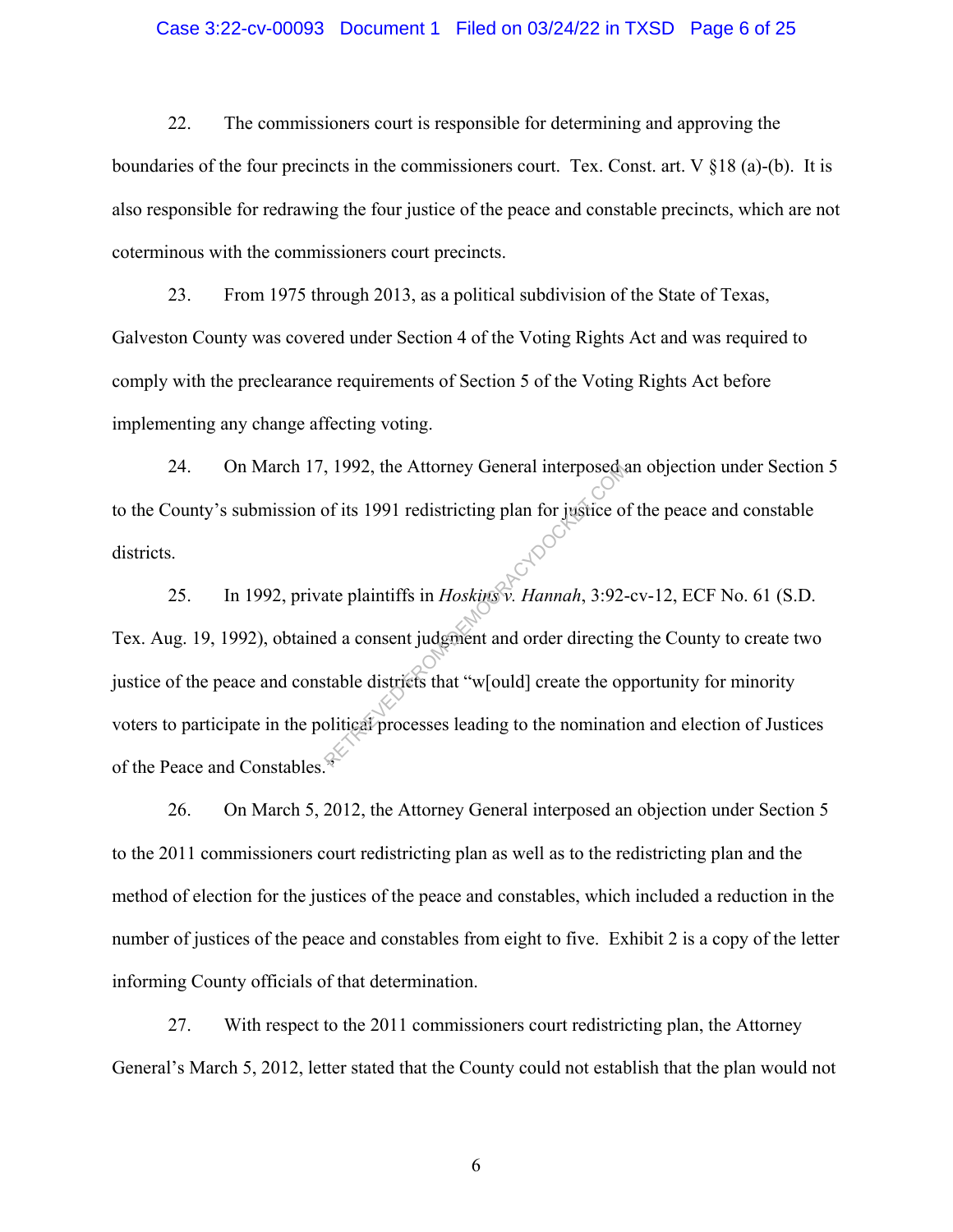### Case 3:22-cv-00093 Document 1 Filed on 03/24/22 in TXSD Page 7 of 25

have a retrogressive effect or that it was not motivated by a discriminatory intent because of: (a) the County's decision to not adopt a set of redistricting criteria so as "to avoid being held to a procedural or substantive standard of conduct"; (b) "the deliberate exclusion from meaningful involvement in key deliberations of the only member of the commissioners court elected from a minority ability-to-elect precinct"; and (c) the retrogressive impact of the last minute relocation of the largely White Bolivar Peninsula from Precinct 1 into Precinct 3, the only precinct in the County that provided minority citizens with the ability to elect a candidate of choice to office.

28. With respect to the 2011 justice of the peace and constable plan, the Attorney General's March 5, 2012, letter informed County officials that "there is sufficient credible evidence that precludes the county from establishing, as it must under Section 5, that the reduction of the number of justice of the peace/constable districts as well as the redistricting plan to elect those officials will not have a retrogressive effect, and were not motivated by a discriminatory intent." the informed County officials that "there<br>
county from establishing, as it must under<br>
ustice of the peace/constable districts as v<br>
ot have a retrogressive effect, and were r<br>
e County's Section 5 submission to the D<br>
2,

29. Following the County's Section 5 submission to the Department, but prior to the Department's March 5, 2012, objection, two incumbent commissioners, two County justices of the peace, three County constables, and an individual voter filed a lawsuit in this Court seeking declaratory and injunctive relief to prevent the use of the enacted County redistricting plans in any election until the requisite Section 5 preclearance determinations had been obtained, and, if no Section 5 objection was interposed to either plan, a determination that the proposed commissioners court and/or justice of the peace and constable plans violated the Constitution and Section 2 of the Voting Rights Act. *See* Complaint, *Petteway v. Galveston County*, 3:11-cv-00511, ECF No. 1 (S.D. Tex. Nov. 14, 2011).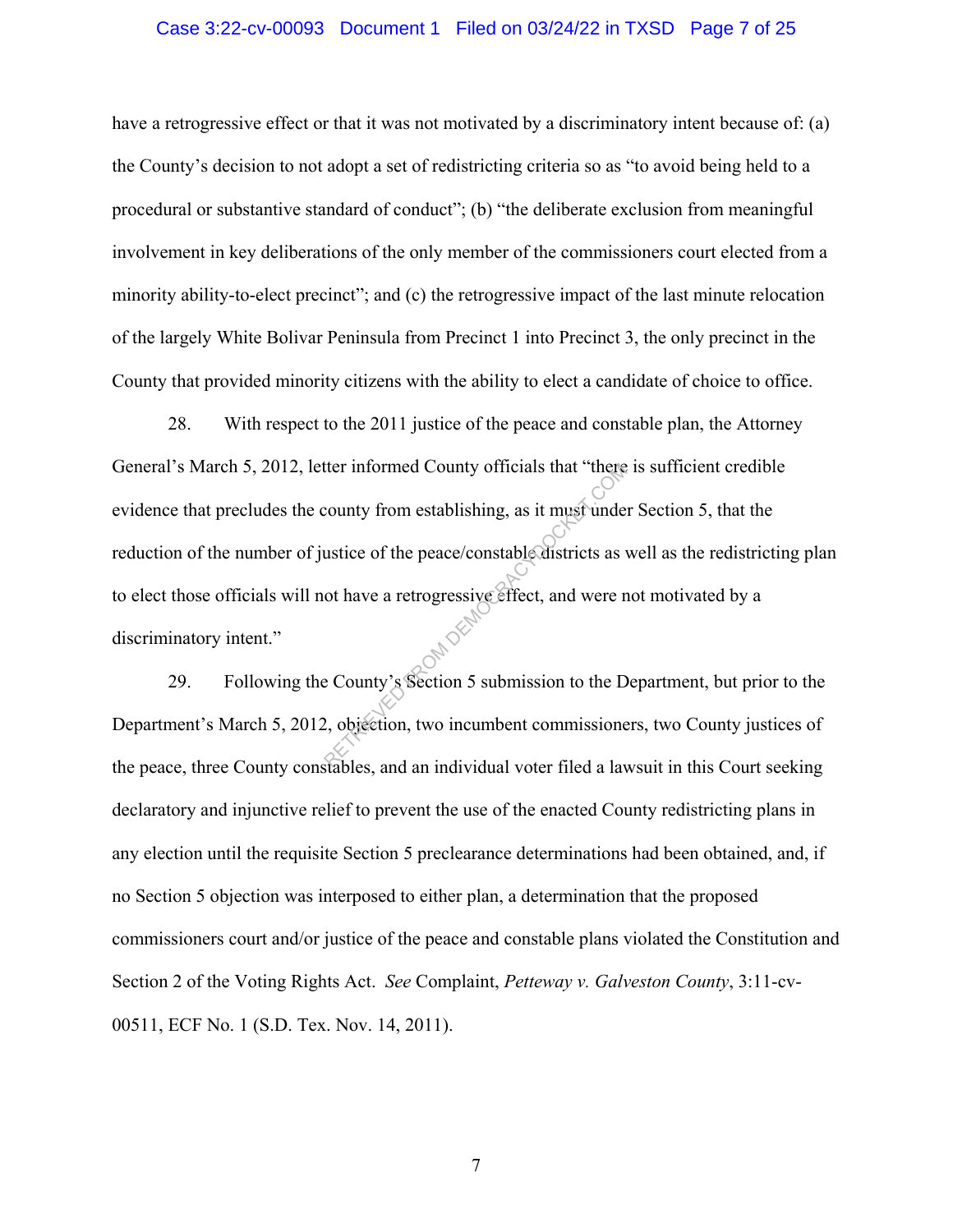### Case 3:22-cv-00093 Document 1 Filed on 03/24/22 in TXSD Page 8 of 25

30. On January 20, 2012, a three-judge court issued a preliminary injunction under Section 5, prohibiting the County from implementing any of the plans then under review by the Department. Order on Mot. For Reconsideration, *Petteway*, No. 3:11-cv-00511, ECF No. 45 (S.D. Tex. Jan. 20, 2012).

31. On March 12, 2012, the County submitted a new commissioners court plan to the Attorney General for Section 5 review in which Precinct 3 remained a district in which Black and Hispanic voters had an ability to elect a candidate of choice. The County also agreed that the benchmark 2001 justice of the peace and constable plan would govern the upcoming elections.

32. On March 23, 2012, the Attorney General informed County officials that no objection under Section 5 would be interposed to the revised commissioners court plan.

33. On March 23, 2012, this Court entered a final order enjoining the County from implementing any plans for the 2012 elections that had not been precleared under Section 5. Order, *Petteway*, No. 3:11-cv-00511, ECF No. 69 (S.D. Tex. Nov. 14, 2011). 2012, the Attorney General informed C<br>
bould be interposed to the revised commis<br>
2012, this Court entered a final order er<br>
the 2012 elections that had not been prec<br>
v-00511, ECF No. 69 (S.D. Tex. Nov. 14<br>
9, 2013, less

34. On August 19, 2013, less than two months following the Supreme Court's decision in *Shelby County v. Holder*, 571 U.S. 29 (2013), which rendered Section 5 inapplicable to the State of Texas and its political subdivisions, the commissioners court enacted a new redistricting plan that reduced the number of justice of the peace districts from eight to four and eliminated two of the three minority opportunity-to-elect districts.

35. None of the other members of the commissioners court communicated with or otherwise involved Commissioner Holmes, the only commissioner elected from a minority opportunity-to-elect district, in the creation of this 2013 justice of the peace plan.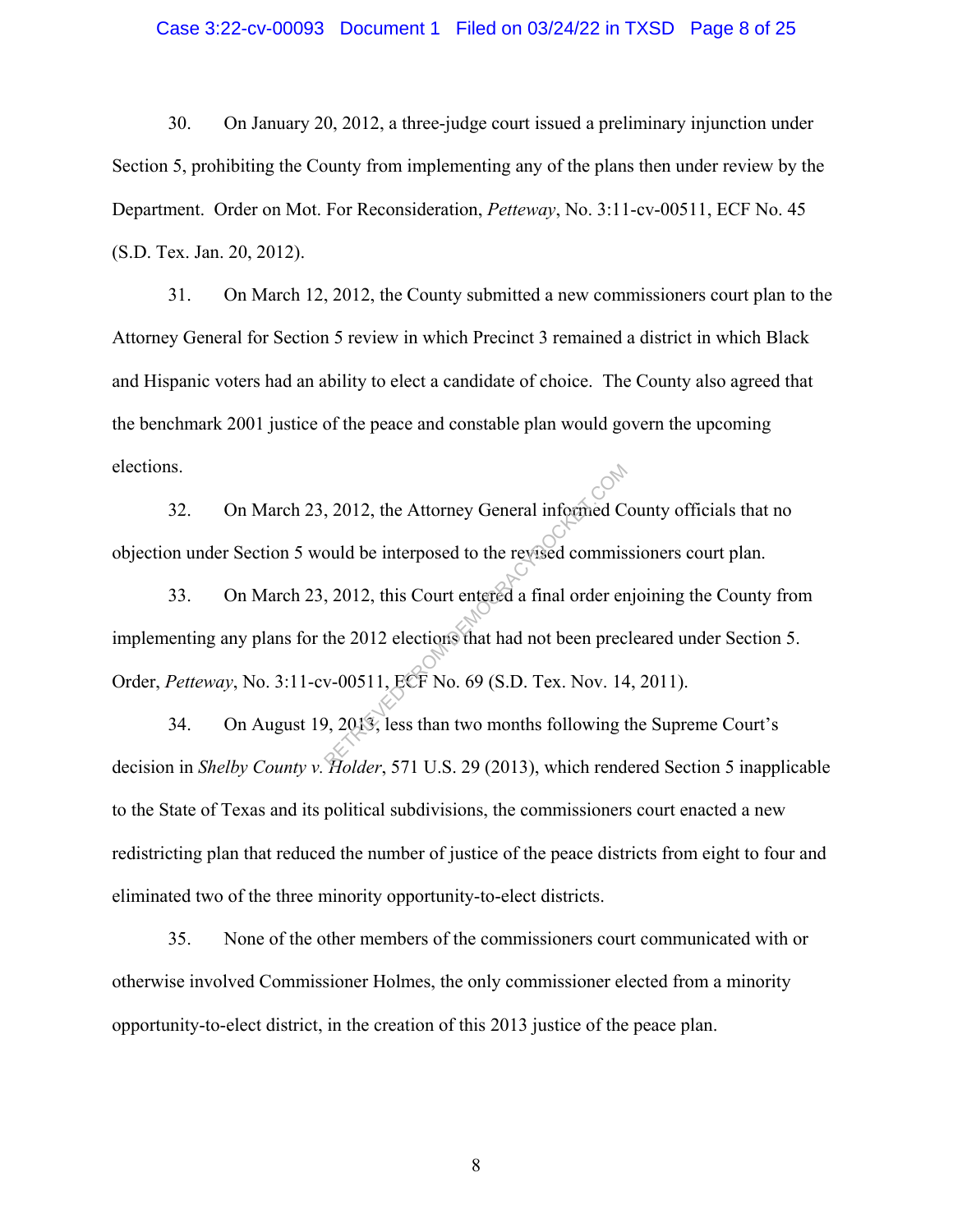## Case 3:22-cv-00093 Document 1 Filed on 03/24/22 in TXSD Page 9 of 25

36. The commissioners court posted the proposed justice of the peace plan on the County's website on August 16, 2013. Three days later, on August 19, 2013, the plan was approved at a special session of the commissioners court with Defendant Henry, who was County Judge, and Commissioners Ryan Dennard, Kevin D. O'Brien, and Kenneth D. Clark voting in favor of the plan, and Commissioner Holmes voting against the plan.

37. On August 26, 2013, two County justices of the peace, three County constables, and an individual voter filed a lawsuit challenging the newly-enacted justice of the peace plan pursuant to Section 2 of the Voting Rights Act, and the Fourteenth and Fifteenth Amendments of the Constitution. *See* Complaint, *Petteway v. Galveston County*, 3:13-cv-00308, ECF No. 1 (S.D. Tex. Aug. 26, 2013). Trial occurred in January 2014. As of this date, a ruling has not been issued. Haint, *Petteway v. Galveston County*, 3: N.<br>Trial occurred in January 2014. As of this<br>id not adopt a new justice of the peace p<br>The 2021 Redistricting Process<br>e of procedural and substantive deviation

38. The County did not adopt a new justice of the peace plan during the 2021 redistricting cycle.

# **The 2021 Redistricting Process**

39. The same type of procedural and substantive deviations that led the Department of Justice to object in 2012 to the 2011 proposed commissioners court redistricting plan were also present during the County's 2021 redistricting process, including: (1) a history of proposing discriminatory redistricting plans; (2) a failure to adopt redistricting criteria; (3) the deliberate, ongoing exclusion of only the minority commissioner from the process; and (4) the dismantling of the only minority opportunity-to-elect district.

40. On April 5, 2021, at a commissioners court meeting, the County began the post-2020 Census redistricting process by voting in favor of retaining outside redistricting counsel. Commissioner Holmes voted against this hiring action.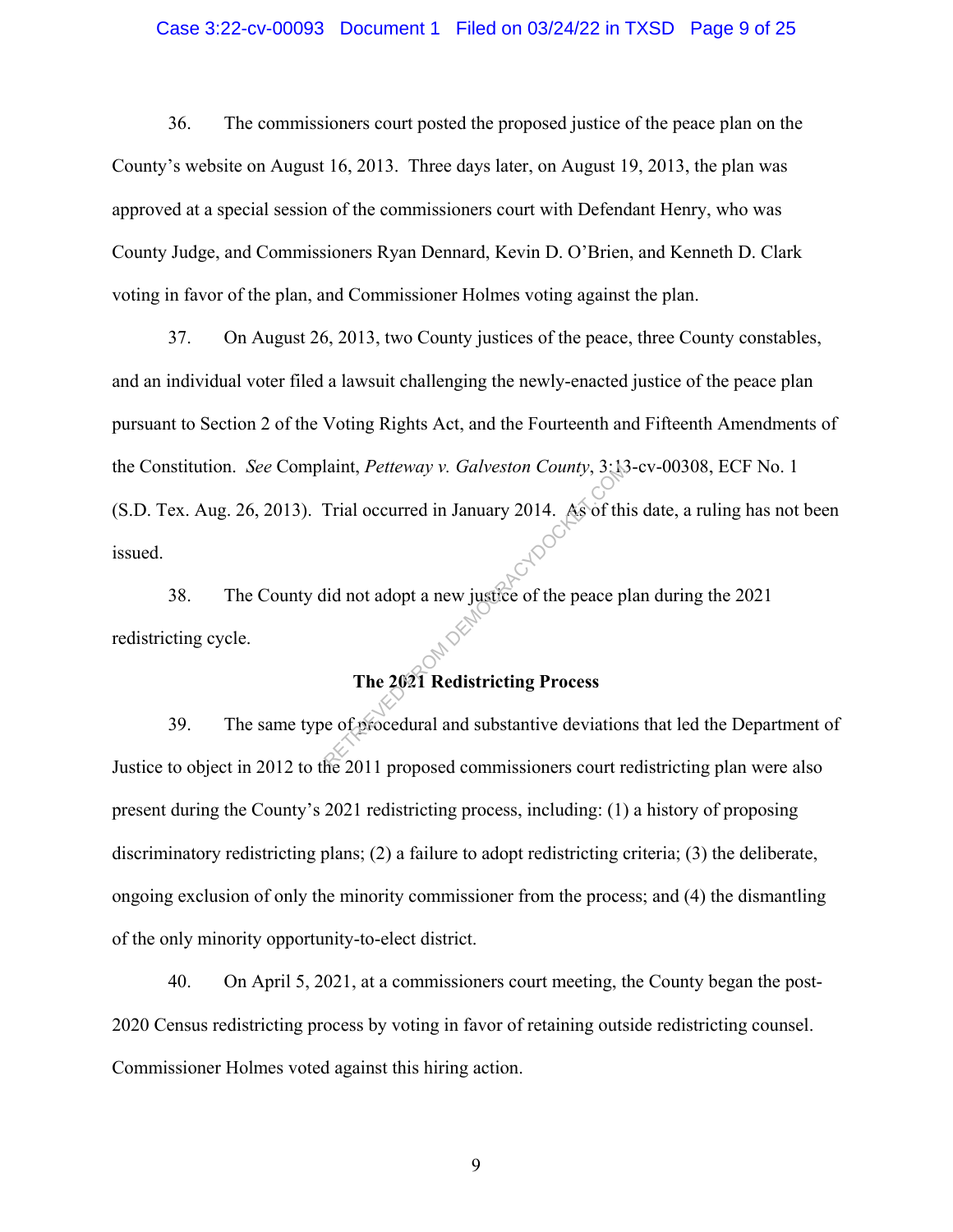#### Case 3:22-cv-00093 Document 1 Filed on 03/24/22 in TXSD Page 10 of 25

41. Publicly available meeting minutes and agendas contain no record of the commissioners court holding any meetings, executive sessions, workshops, or public hearings about the redistricting process or considering any proposed commissioners court plans between this April 5 meeting and a November 12, 2021, special session, during which the commissioners court voted to adopt the final commissioners court plan for the 2021 redistricting cycle.

42. During prior redistricting cycles, the commissioners court set forth dates and times for public meetings across the County to give residents a clear timeline for consideration of proposed plans.

43. Publicly available meeting minutes and agendas contain no record of any timelines concerning redistricting announced or issued by the County during the 2021 redistricting cycle. Transmitted and algendas contained the country of the County<br>1991 and 2001 redistricting cycles, the conditions.<br>21 redistricting process, the commission terials.

44. During the 1991 and 2001 redistricting cycles, the commissioners court adopted redistricting criteria or guidelines. <sup>20</sup><sup>2</sup><br>45. During the 2021 redistricting process, the commissioners court failed to articulate

or adopt any redistricting criteria.

46. Commissioner Holmes, the commissioners court's only minority member, has stated that throughout the 2021 redistricting process, he was excluded from discussions with Defendant Henry and the other commissioners.

47. During a September 23, 2021, meeting with the County's redistricting counsel, Commissioner Holmes provided the County's redistricting counsel with his views as to those changes to Precinct 3 that he believed to be necessary and appropriate.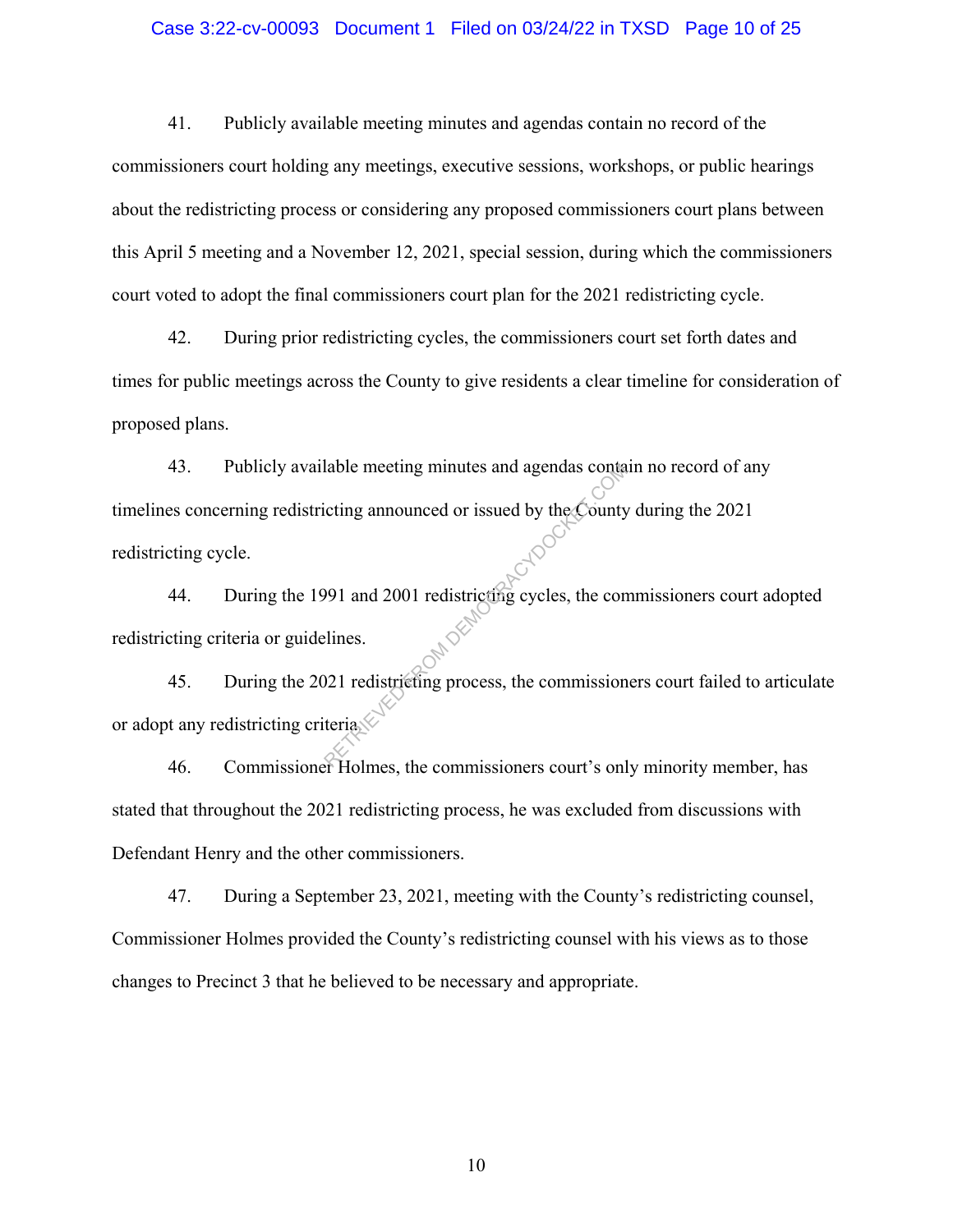#### Case 3:22-cv-00093 Document 1 Filed on 03/24/22 in TXSD Page 11 of 25

48. When the County's redistricting counsel subsequently presented Commissioner Holmes with two proposed plans, Map 1 and Map 2, both plans entirely ignored Commissioner Holmes's views and suggested changes to Precinct 3.

49. Proposed Map 1 closely mirrors the geographic and demographic changes contained in the 2011 commissioners court plan to which the Attorney General interposed a Section 5 objection. *See supra* ¶¶ 26-27.

50. Proposed Map 2, which the commissioners court eventually adopted in 2021, shifts Precinct 3 north and inland to an area of the County where the population is predominately White.

51. The changes to Precinct 3 in Map 2 result, in large part, from placing the Bolivar Peninsula and the City of Galveston in the same commissioners court precinct, an action that the County sought, but failed to accomplish in 2011 due to the Attorney General's objection. *See supra id*.  $52.$  There are marked differences between the two areas. The Bolivar Peninsula is an to Precinct 3 in Map 2 result, in large parally<br>alveston in the same commissioners court<br>accomplish in 2011 due to the Attorney<br>red differences between the two areas.<br>otal population is 82.7% White, while in

unincorporated area whose total population is 82.7% White, while in the City of Galveston, only 47.3% of the total population is White. The County's website recommends the Peninsula for "fishing, boating, bird watching and spending a day on the beach!" whereas the City of Galveston's economy is primarily industrial and commercial with oil refineries, factories, and a major shipping industry. *See Bolivar Peninsula*, County of Galveston, Tex.

https://perma.cc/V5JB-53CD.

53. Map 2 moved a substantial proportion of the Black and Hispanic voters in existing Precinct 3 into the three other commissioners court precincts. The eastern part of League City, as well as the eastern part of the City of Dickinson moved to Precinct 1. Most of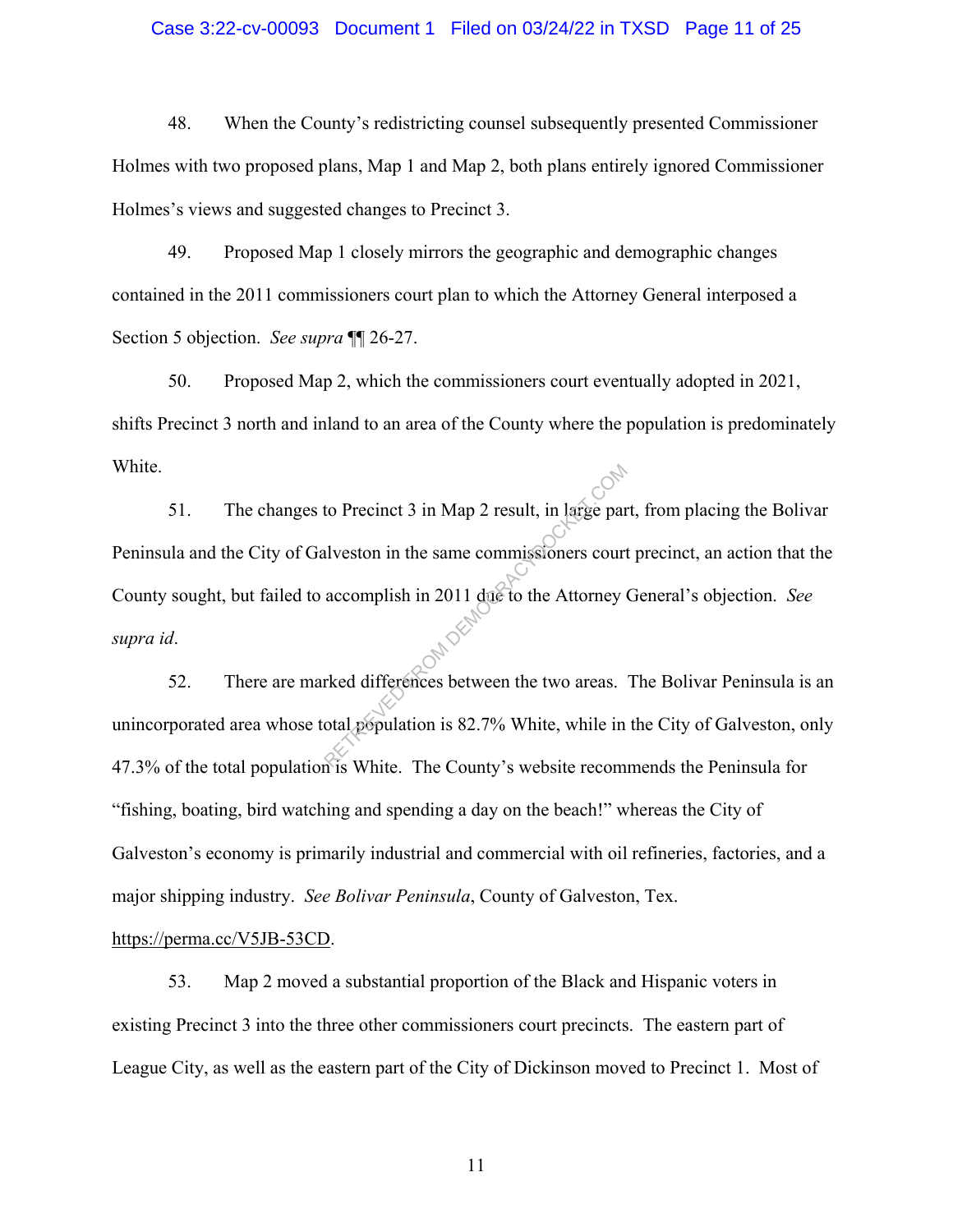#### Case 3:22-cv-00093 Document 1 Filed on 03/24/22 in TXSD Page 12 of 25

the Cities of La Marque, Santa Fe, and Hitchcock were shifted to Precinct 2. In Texas City, the Carver Park neighborhood was split between Precincts 1 and 4.

54. Map 2 also distributed virtually all of the voting precincts that had comprised existing commissioners court Precinct 3 to the other commissioner court precincts. The extensiveness of this movement of voting locations is clear. In the previous plan, commissioners court Precinct 3 had 26 voting precincts. Only five of these voting precincts are retained in commissioners court Precinct 3 under Map 2.

55. Map 2 also split voting precinct 336, which has the highest Black voting age population and percentage of Black voting age population in the County. Although voting precinct 336 had been located in commissioners court Precinct 3 for over twenty years, the adopted plan moved the voting precinct out of Precinct 3 and split it between commissioners court Precincts 1 and 4. RETRIEVED THE COMMUNITY OF COUNTY THE WAS demographic information, with the community of the county of the country of the country of the system was the only opportunity for County of the country of the country of the count

56. On October 29, 2021, the County posted images of the proposed plans, Map 1 and Map 2, to its website along with an online form for public comment. The County did not include any additional information, such as demographic information, with the posted maps.

57. The online form was the only opportunity for County residents to provide their views prior to the November 12, 2021, special session at which the commissioners court approved the final plan, *infra* ¶ 62.

58. Commissioner Holmes was not included in several decisions regarding the formulation of the 2021 proposed plans. For example, he has stated that he was not provided with a full set of underlying data for the proposed plans and was also excluded from the decision to post Map 1 and Map 2 on the County's website.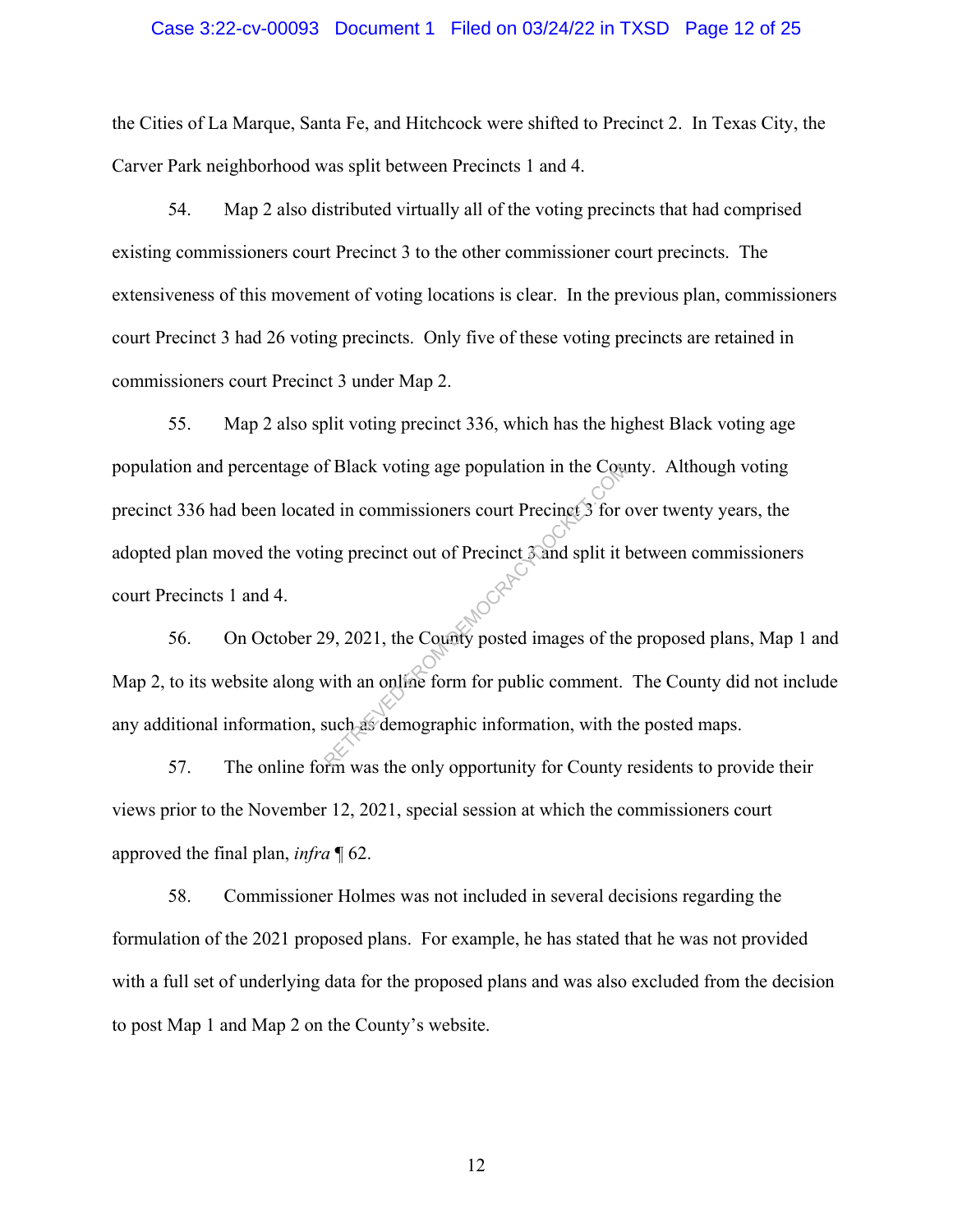## Case 3:22-cv-00093 Document 1 Filed on 03/24/22 in TXSD Page 13 of 25

59. During prior redistricting cycles, once proposed plans were created, they were made available for public review and comment.

60. During prior redistricting cycles, the commissioners court held multiple public hearings that began at 6:00 p.m. or later.

61. The public meetings that took place in prior redistricting cycles were held in multiple locations across the County, such as Bolivar, Galveston City, Santa Fe, Texas City, and League City.

62. On November 12, 2021, two weeks after the proposed plans, Map 1 and Map 2, were posted on the County's website, the commissioners court held a special session to consider and vote on the proposed plans.

63. The November 12, 2021, special session was the only public hearing on redistricting held during the 2021 redistricting cycle. Reflective between the commissioners court held as<br>ans.<br>er 12, 2021, special session was the only<br>2021 redistricting cycle.<br>e, location, and structure of the November<br>while participation.<br>ioners court provided the public w

64. The date, time, location, and structure of the November 12 special session further limited the opportunity for public participation.

65. The commissioners court provided the public with only the statutorily required minimum notice of 72 hours prior to the November 12 special session.

66. The commissioners court scheduled the November 12 special session on a Friday at 1:30 p.m., a time that conflicted with the work responsibilities of many members of the minority community.

67. On November 1, 2021, the Texas Secretary of State issued an advisory noting among other things, that the dates of the State's 2022 primary and primary runoff elections were not changed and that the candidate filing period would proceed as set forth in Tex. Elec. Code § 172.023(a)-(b); that is, beginning on November 13 and ending on December 13.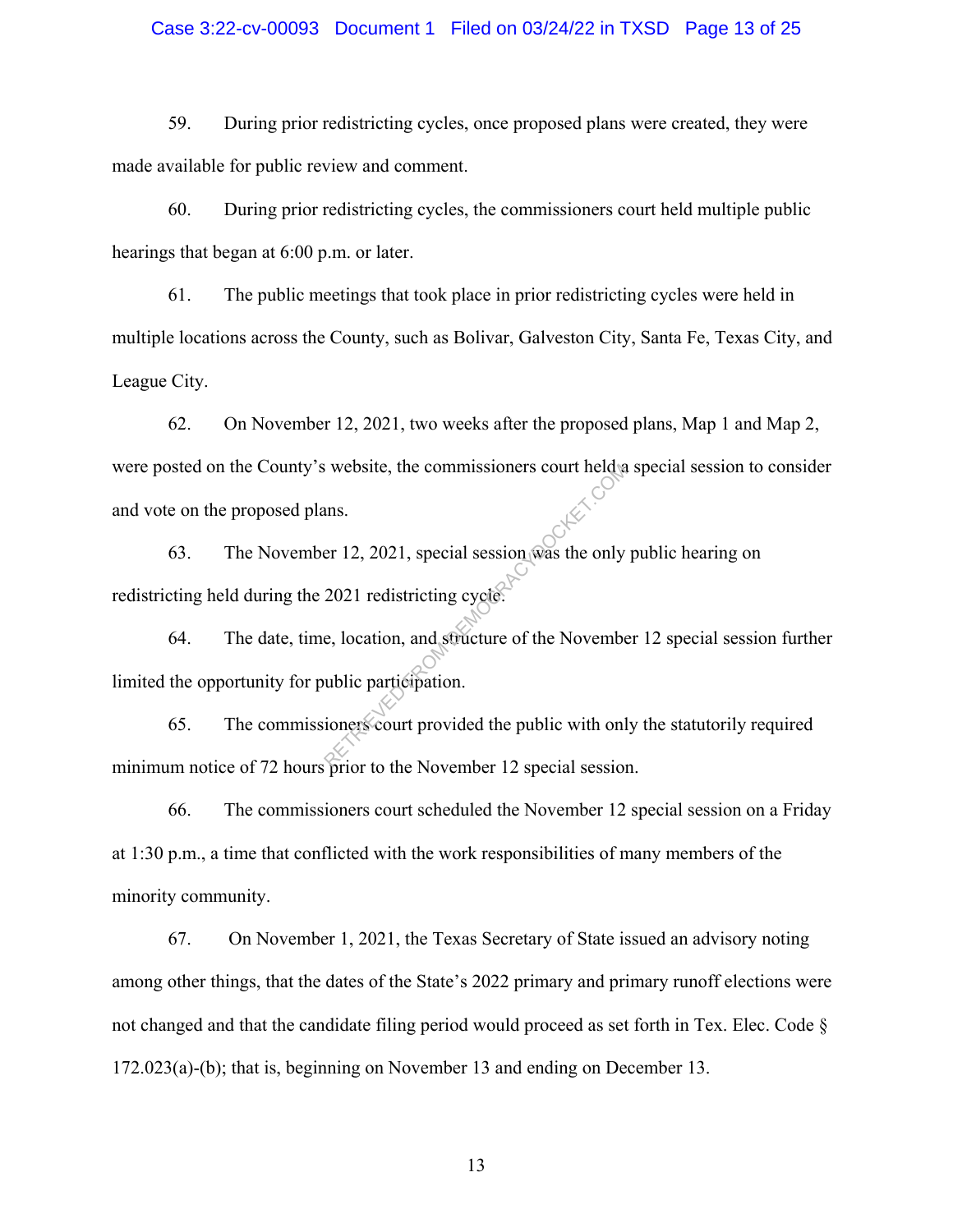#### Case 3:22-cv-00093 Document 1 Filed on 03/24/22 in TXSD Page 14 of 25

68. Defendants scheduled the special session on the last possible date that the commissioners court could approve a plan, thus precluding any opportunity to make any revisions in response to public comments received during the November 12 special session.

69. The special session was held at the League City Annex Building, also known as the Calder Road Annex, rather than at the County Courthouse in the City of Galveston, where commissioners court meetings are typically held.

70. The Calder Road Annex is near the Harris County border and approximately 25 miles away from the City of Galveston.

71. At the Galveston County Courthouse, the meeting room can seat approximately 250 people, and the parking garage can fit approximately 400 to 500 vehicles. Additional seating can be added. There is also standing room along the walls, if necessary. Ston County Courthouse, the meeting room<br>garage can fit approximately 400 to 500<br>is also standing room along the walls, if<br>n County Courthouse also has a sound sy<br>none at their seat.<br>n County Courthouse location was availa

72. The Galveston County Courthouse also has a sound system and each commissioner has a microphone at their seat.

73. The Galveston County Courthouse location was available on November 12, 2021. 74. The Calder Road Annex meeting room can only seat approximately 65 to 75 people. Due to a construction project on site at the time of the November 12 special session, some of the location's 60 parking spaces were blocked off, and some of the entrances were closed. There is no sound system, and no microphones were provided during the November 12 special session.

75. There were approximately 150 to 200 people in attendance in the November 12 special session, but there was no overflow room. The meeting room was full, and the halls were lined with members of the community, including elderly attendees using walkers and wheelchairs.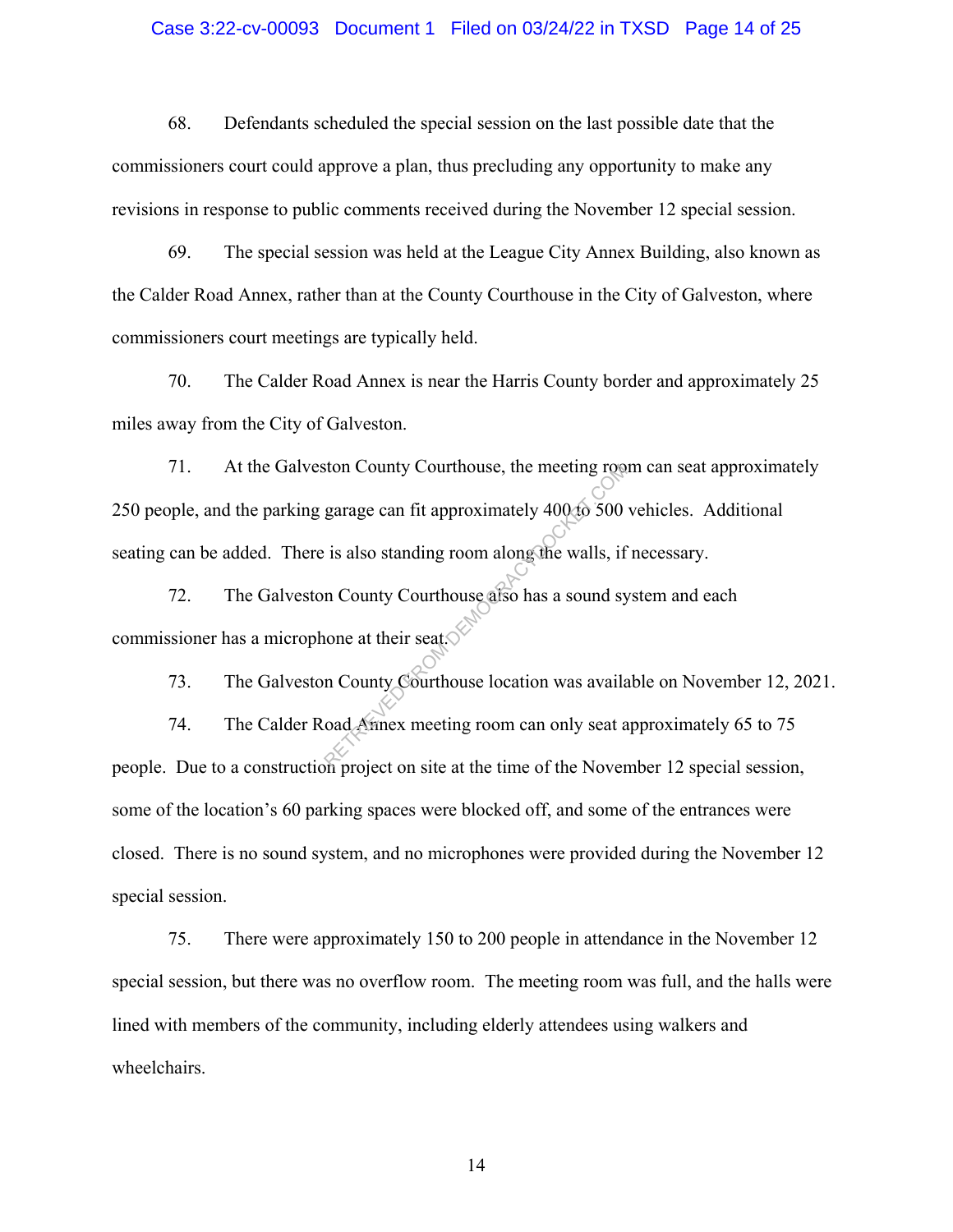### Case 3:22-cv-00093 Document 1 Filed on 03/24/22 in TXSD Page 15 of 25

76. The community members who were lined up in the hallways had trouble hearing what was being said, including if they were being called to speak.

77. Defendant County Judge Henry started the special session by warning that constables were in the room and that he would have the constables remove the attendees who were stating that they could not hear him.

78. Defendant Henry's decision to move the special session to the Calder Road Annex followed a similar decision by him in 2020 to hold a meeting at the Calder Road Annex regarding the removal of a Confederate statute on courthouse grounds.

79. The video of the November 12 special session indicates that at least 40 attendees spoke, the majority of whom spoke in opposition to the commissioners court proposed plans, in general, and to the changes to Precinct 3, in particular.

80. At the special session, Commissioner Holmes offered two alternative plans in which minority voters would retain an opportunity to elect their candidate of choice in Precinct 3. None of the other commissioners present either moved to consider or to vote on either of Commissioner Holmes's alternative plans. the November 12 special session indicate<br>
in spoke in opposition to the commissione<br>
co Precinct 3, in particular.<br>
I session, Commissioner Holmes offered<br>
i retain an opportunity to elect their cand<br>
ssioners present eith

81. During the special session, Commissioner Holmes also stated that "Precinct 3 is the only precinct in the county where minority voters have the ability to elect their candidate of choice, and is the only precinct currently represented by a minority commissioner. So, you know this is the same playbook that happened in 2012."

82. The commissioners court approved proposed Map 2 with a vote of 3-1. Defendant Henry and Commissioners Giusti and Apffel voted in favor, while Commissioner Holmes voted against Map 2. Commissioner Clark was absent.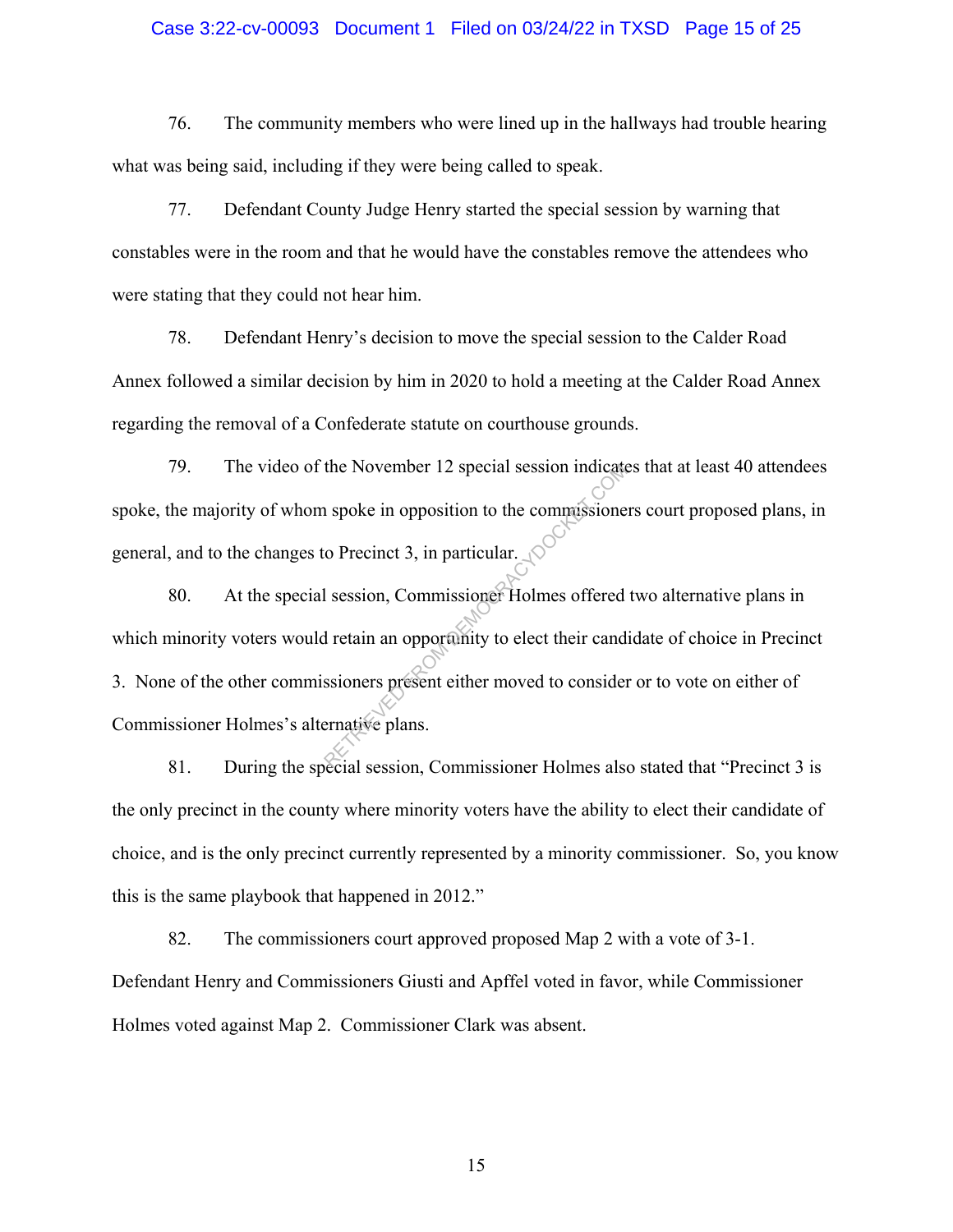## Case 3:22-cv-00093 Document 1 Filed on 03/24/22 in TXSD Page 16 of 25

83. During the special session, the proponents of the adopted plan did not provide any justification or rationale for the changes made to Precinct 3.

84. On October 29, when proposed Map 1 and Map 2 were posted on the County's website for the first time, Defendant Henry expressed a desire for a single costal district in a social media post. Following the adoption of the plan, in an interview, Commissioner Apffel stated that he voted for the map because Galveston Island and the Bolivar Peninsula should have a single representative because "the issues that the Gulf Coast faces are similar."

Exhibit 3 depicts the 2021 adopted plan, and the tables below present the 85.

| emographic data for the four commissioners court precincts in the 2021 adopted plan, according |                                       |                       |                       |                       |        |  |                              |                                   |                       |                       |
|------------------------------------------------------------------------------------------------|---------------------------------------|-----------------------|-----------------------|-----------------------|--------|--|------------------------------|-----------------------------------|-----------------------|-----------------------|
| the 2020 Census and the 2016-2020 ACS estimates.                                               |                                       |                       |                       |                       |        |  |                              |                                   |                       |                       |
| <b>Galveston County Commissioners Court (Adopted November 12, 2021)</b>                        |                                       |                       |                       |                       |        |  |                              |                                   |                       |                       |
|                                                                                                |                                       |                       |                       |                       |        |  |                              |                                   |                       |                       |
|                                                                                                | <b>TOTAL POPULATION</b><br><b>DEV</b> |                       |                       |                       |        |  | <b>VOTING AGE POPULATION</b> |                                   |                       |                       |
| PCT.                                                                                           | <b>TOTAL</b>                          | <b>NHWHITE</b><br>(%) | <b>NHBLACK</b><br>(%) | <b>HISP</b><br>$\sim$ | (%)    |  | <b>TOTAL</b>                 | <b>NHWHITE</b><br>$(\frac{9}{6})$ | <b>NHBLACK</b><br>(%) | <b>HISP</b><br>$(\%)$ |
| 1                                                                                              | 87,689                                | 48,169<br>(54.9)      | 9.342<br>(10.7)       | 24.445<br>(27.9)      | 0.02   |  | 66,641                       | 39,306<br>(59.0)                  | 6,613<br>(9.9)        | 16,404<br>(24.6)      |
| 2                                                                                              | 87,697                                | 47,460<br>(54.1)      | 12,663<br>(14.4)      | 22,725<br>(25.9)      | 0.03   |  | 71,389                       | 41,421<br>(58.0)                  | 9,511<br>(13.3)       | 16,431<br>(23.0)      |
| 3                                                                                              | 88,111                                | 50,534<br>(57.4)      | 6.895<br>(7.8)        | 22,573<br>(25.6)      | 0.5    |  | 64,704                       | 38,952<br>(60.2)                  | 4,959<br>(7.7)        | 14,908<br>(23.0)      |
| 4                                                                                              | 87,185                                | 45,195<br>(51.8)      | 16,737<br>(19.2)      | 18,893<br>(21.7)      | $-0.6$ |  | 64,648                       | 35,341<br>(54.7)                  | 12,258<br>(19.0)      | 12,416<br>(19.2)      |

| <b>Galveston County Commissioners Court (Adopted November 12, 2021)</b> |  |  |
|-------------------------------------------------------------------------|--|--|
|                                                                         |  |  |

| PCT. | CITIZEN VOTING AGE POPULATION ESTIMATES |                |                |             |                |  |  |  |  |
|------|-----------------------------------------|----------------|----------------|-------------|----------------|--|--|--|--|
|      | <b>TOTAL</b>                            | <b>NHWHITE</b> | <b>NHBLACK</b> | <b>HISP</b> | NHBLACK + HISP |  |  |  |  |
|      |                                         | (%)            | (9/0)          | (%)         | (%)            |  |  |  |  |
|      | 62,357                                  | 38,990         | 6,562          | 13,070      | 31.5           |  |  |  |  |
|      |                                         | (62.5)         | (10.5)         | (21.0)      |                |  |  |  |  |
|      | 66,504                                  | 40,966         | 9,374          | 12,748      | 33.3           |  |  |  |  |
|      |                                         | (61.6)         | (14.1)         | (19.2)      |                |  |  |  |  |
|      | 59,710                                  | 38,111         | 4,802          | 11,606      | 27.5           |  |  |  |  |
|      |                                         | (63.8)         | (8.0)          | (19.4)      |                |  |  |  |  |
| 4    | 62,107                                  | 35,187         | 12,120         | 10,338      |                |  |  |  |  |
|      |                                         | (56.7)         | (19.5)         | (16.7)      | 36.2           |  |  |  |  |

86. Since at least 1998, the County has never had a single coastal district. Instead, Precinct 3 has always been comprised of the same general geographical area, and the Bolivar Peninsula has never been placed in the same precinct as the City of Galveston.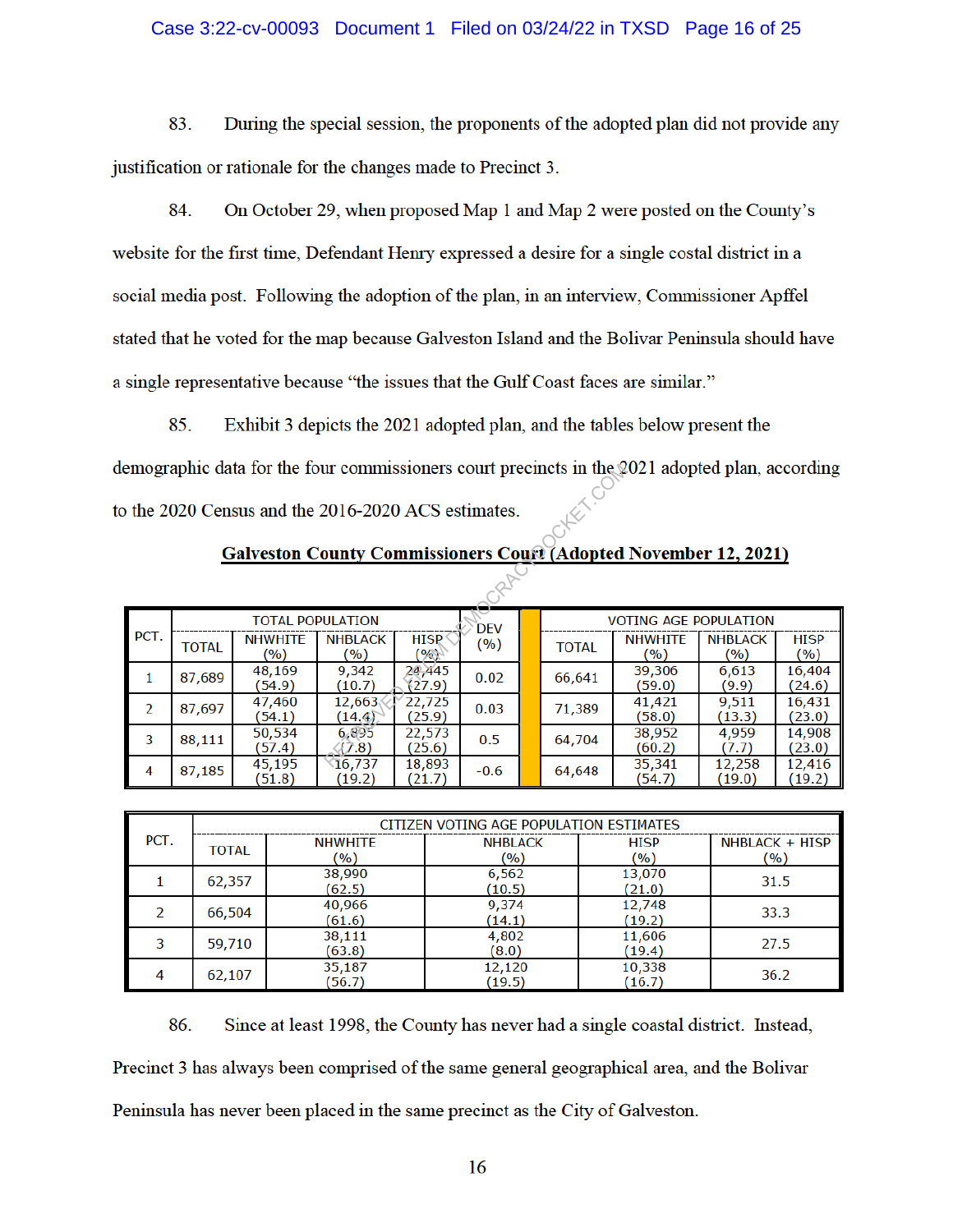#### Case 3:22-cv-00093 Document 1 Filed on 03/24/22 in TXSD Page 17 of 25

87. Resolving the malapportionment under the previous plan did not require the creation of a single coastal district and the attendant dismantling of a Precinct 3 as a minority opportunity-to-elect district; instead, Defendants could have reapportioned the commissioners court plan by shifting as little as a single voting precinct from Precinct 2 to Precinct 3.

88. Defendants, however, chose to adopt a plan that divides the Hispanic and Black citizen voting age populations in the County such that all four commissioners court precincts are comprised of an overwhelmingly majority-White citizen voting age population, and no commissioners court precinct provides Black and Hispanic voters with an equal opportunity to elect their preferred candidates of choice.

# **The 2021 Commissioners Court Plan Will Have a Discriminatory Result**

89. The 2021 commissioners court redistricting plan will result in denying or abridging the right of Black and Hispanic voters in Galveston County to participate equally in the political process. <sup>201</sup> Black and Hispanic persons in Galveston County are sufficiently numerous and 90. tes of choice.<br>
International Countries Court Plan Will Have a D<br>
International Hispanic voters in Galveston County<br>
Spanic persons in Galveston County are s<br>
onstitute a majority in one single membe

geographically compact to constitute a majority in one single member district out of four districts for the commissioners court. It is possible to draw an illustrative districting plan in Galveston County in which Black and Hispanic persons constitute a majority of the citizens of voting age in one out of four commissioners court precincts under the 2020 Census and the 2016-2020 ACS estimates. Indeed, it would have been straightforward in 2021 to revise the commissioners court precincts from the 2012 plan to maintain Precinct 3 as a district with a majority of Black and Hispanic citizens of voting age under the new census data. Hence, the first precondition to a Section 2 claim under *Thornburg v. Gingles*, 478 U.S. 30 (1986) is satisfied.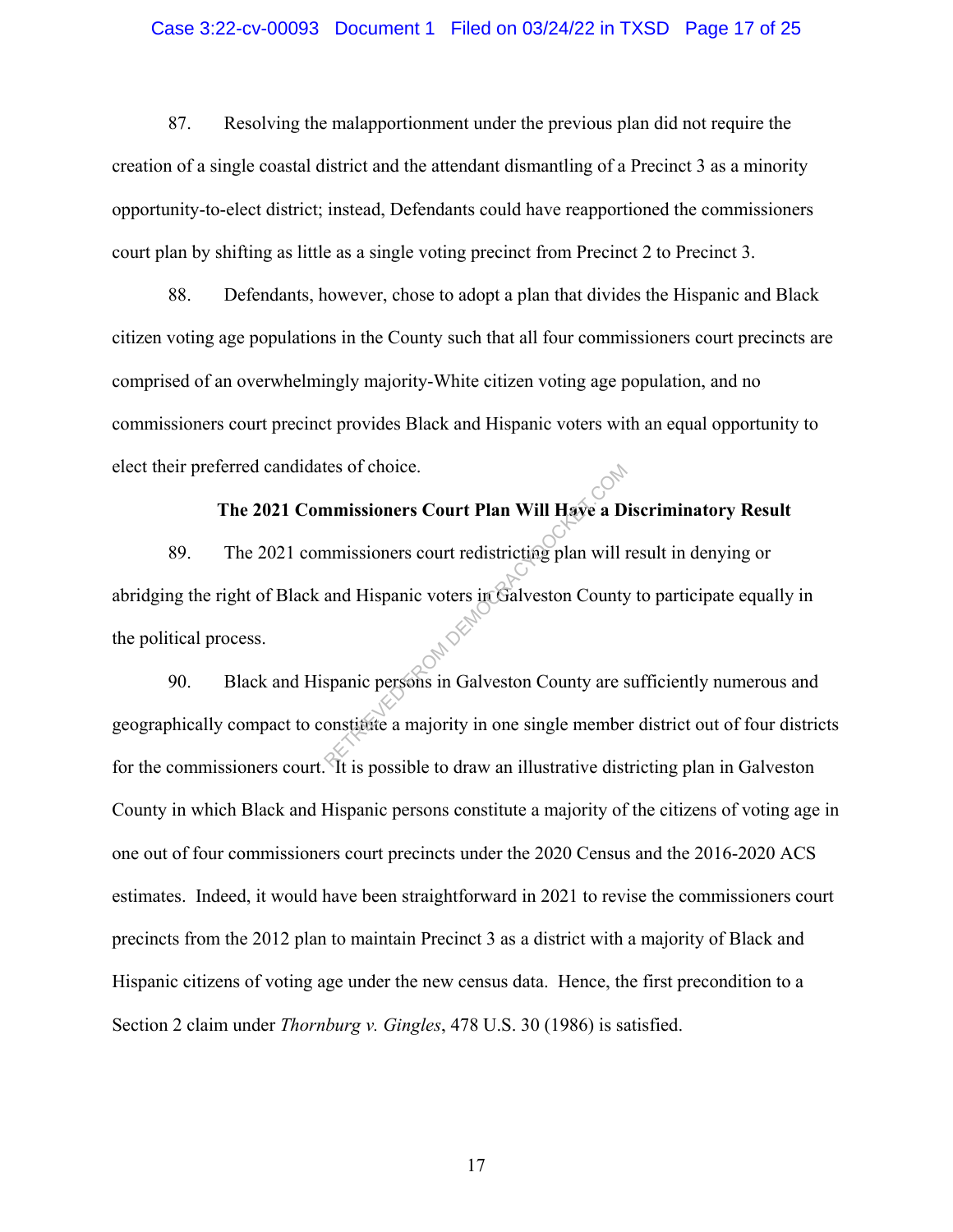#### Case 3:22-cv-00093 Document 1 Filed on 03/24/22 in TXSD Page 18 of 25

91. The census data estimates show that Black and Hispanic citizens are only 27.5% of the voting population in Precinct 3 of Galveston County's adopted 2021 commissioners court plan. Under voting patterns prevalent in the County, minority voters will not have an equal opportunity to elect candidates of choice in Precinct 3 or in any other commissioners court precinct in the 2021 plan.

92. Black and Hispanic voters in Galveston County are politically cohesive and have regularly voted for the same candidates in recent elections. Hence, the second precondition to a Section 2 claim under *Gingles* is satisfied.

93. Voting in Galveston County is racially polarized with non-Hispanic White voters lending minority-preferred candidates little crossover support. Non-Hispanic White voters vote sufficiently as a bloc to usually defeat preferred candidates of minority voters in the absence of a majority-minority district. Hence, the third precondition to a Section 2 claim under *Gingles* is satisfied. 94. Facts relevant to the requisite totality of the circumstances inquiry are also present Iveston County is racially polarized with<br>andidates little crossover support Non-I<br>lly defeat preferred candidates of minori<br>fence, the third precordition to a Section<br>of the circumstance of the circumstance

in Galveston County.

95. Galveston County has been the site of official racial discrimination in voting and in the redistricting context. Since 1976, Galveston County and the political subdivisions within it have been the subject of six Section 5 objection letters from the Department.<sup>1</sup> These include objections to previous justice of the peace and constable and commissioners court redistricting plans, as described in *supra* ¶¶ 24, 26-27, as well as the use of at-large seats, the use of numbered posts for at-large seats, and majority-vote requirements for municipal offices.

 $\overline{a}$ 

<sup>1</sup> U.S. Dep't of Justice, *Voting Determination Letters for Texas*, (Aug. 7. 2015), *available at*  https://perma.cc/YU2P-4QF9.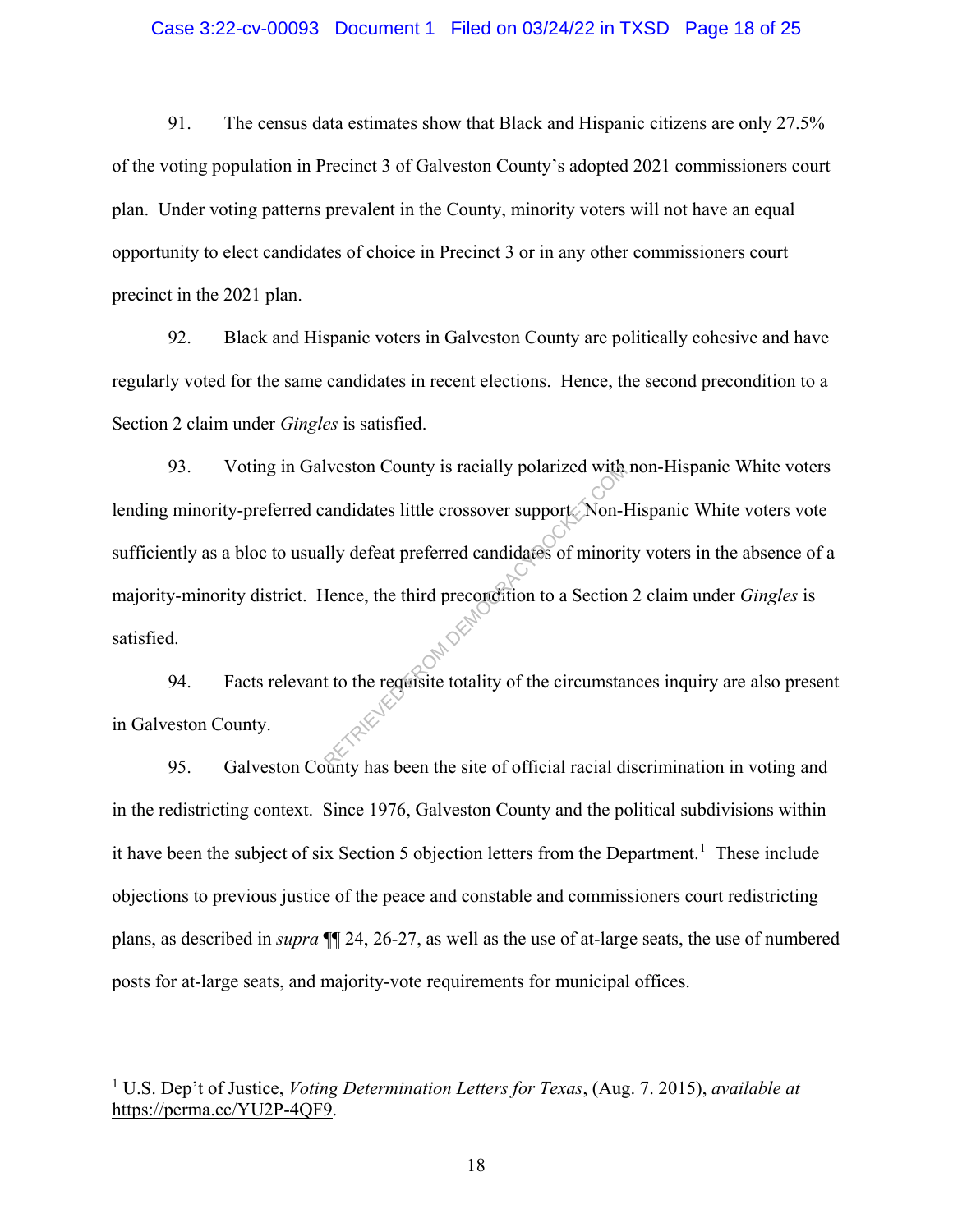#### Case 3:22-cv-00093 Document 1 Filed on 03/24/22 in TXSD Page 19 of 25

96. The State of Texas, of which Galveston County is a subdivision, "has a long, well-documented history of discrimination that has touched upon the rights of African-Americans and Hispanics to register, to vote, or to participate otherwise in the electoral process." *Patino v. City of Pasadena*, 230 F. Supp. 3d 667, 682-83 (S.D. Tex. 2017) (quoting *LULAC v. Perry*, 548 U.S. 399, 439-40 (2006)); *see also, e.g.*, *Perez v. Abbott*, 253 F. Supp. 3d 864, 888, 906 (W.D. Tex. 2017).

97. Galveston County has been the site of official racial discrimination outside the context of voting as well.

98. In 2019, two White City of Galveston police officers on horseback led a Black man on a rope down a street after his arrest, leading to an apology from the police chief and a change in the police department's arrest policy.

99. The City of Galveston continues to grapple with the aftermath of Hurricane Ike that significantly damaged the city's public housing complexes in 2008 and led to the demolition of 569 units in the complexes that sustained the most damage. As of 2018, fewer than half of the public housing units have been rebuilt, a result that disproportionately affects the city's Black population. White City of Galveston police officers<br>after his arrest, leading to an apology fro<br>nent's arrest policy.<br>Salveston continues to grapple with the at<br>ne city's public housing complexes in 200<br>ss that sustained the most dama

100. Both Hispanic and Black County residents continue to suffer the effects of past discrimination in areas such as education and employment that hinder their ability to participate effectively in the political process.

101. According to the Census Bureau's 2016-2020 ACS 5-Year Estimates, 94.8% of White non-Hispanic County residents have at least a high school degree, compared to 87.7% of Black and 75.9% of Hispanic residents.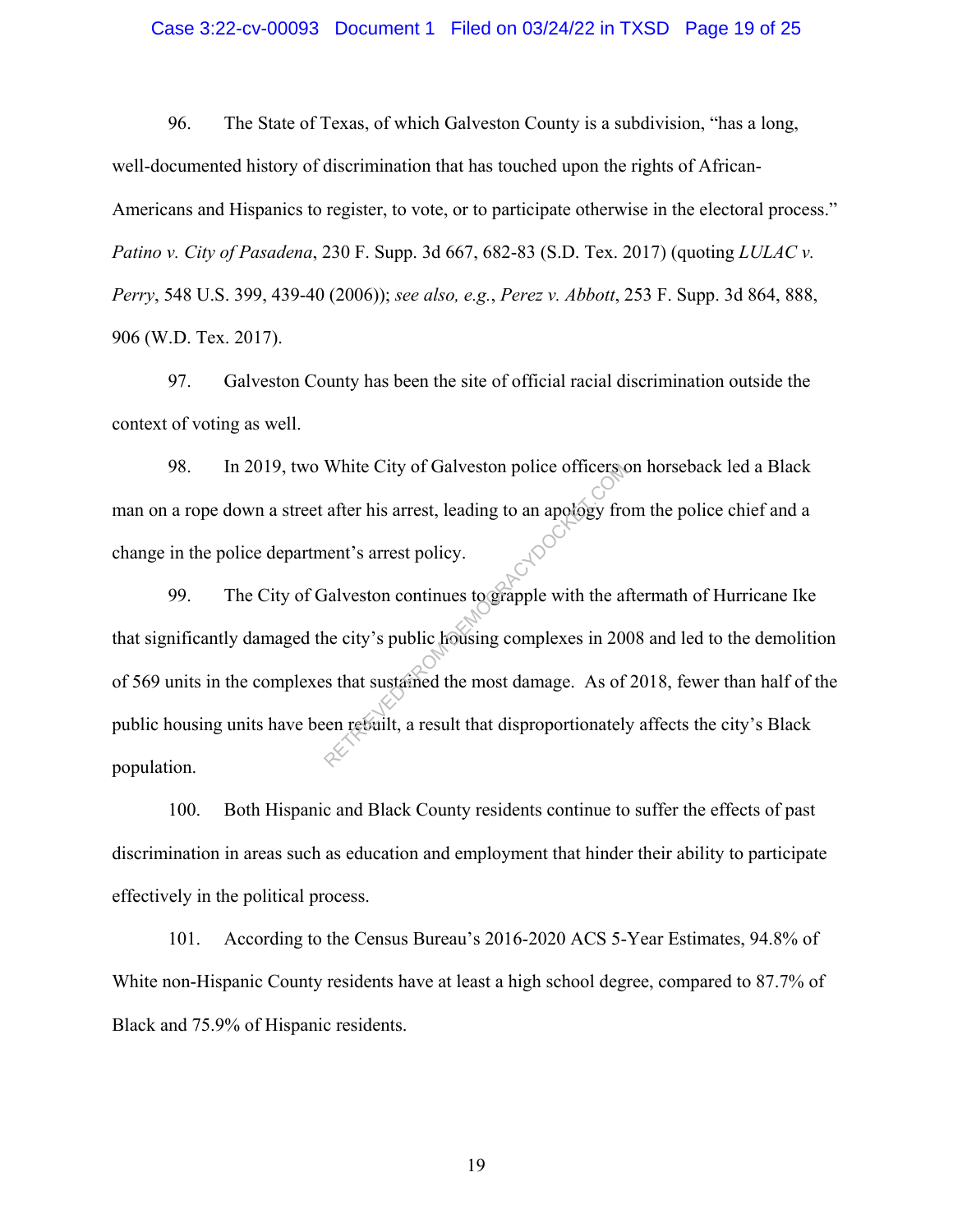#### Case 3:22-cv-00093 Document 1 Filed on 03/24/22 in TXSD Page 20 of 25

102. The ACS data also estimate that 37.5% of White non-Hispanic County residents hold college degrees, compared to 22.1% of Black and 17.5% of Hispanic residents.

103. The ACS data also estimate that 7.6% of White non-Hispanic County residents live below the poverty line, compared to 18.3% of Black and 15.8% of Hispanic residents.

104. The mean per capita income for White non-Hispanic County residents is \$45,465, compared to \$26,006 for Black and \$25,091 for Hispanic residents, according to ACS estimates.

105. An estimated 9.1% of Black and 7% of Hispanic County residents are unemployed compared to just 4.8% of White non-Hispanic residents, according to ACS estimates.

106. The level of political participation among Black and Hispanic voters is depressed in Galveston County with Black and Hispanic voters turning out at lower rates than White voters.

107. Political campaigns in Galveston County have included racial appeals as recently as 2020.

108. In a 2020 primary election for Galveston County tax assessor, a position that has no responsibilities related to immigration, a challenger to the incumbent sent out mailers featuring a photo of an alleged member of MS-13, an international criminal gang, complete with "a tattooed face and tattooed bare chest, standing arms crossed." The text accompanying the photo stated that Texans can "thank" the incumbent "for having illegal immigrants vote in this November's election!" According to news reports, the challenger "believe[d] the picture [to be] an accurate representation of what undocumented people in Galveston County look like."<sup>2</sup> Poolitical participation among Black and Hispanic voters turning out at lo<br>paigns in Galveston County have include<br>mary election for Galveston County tax a<br>immigration, a challenger to the incumb

 $\overline{a}$ 

<sup>2</sup> John Wayne Ferguson, *Johnson: Peden ad 'racist,' 'discriminatory' and 'a lie,'* GALVESTON DAILY NEWS (Feb. 22, 2020), *available at* https://perma.cc/HA6V-CARG.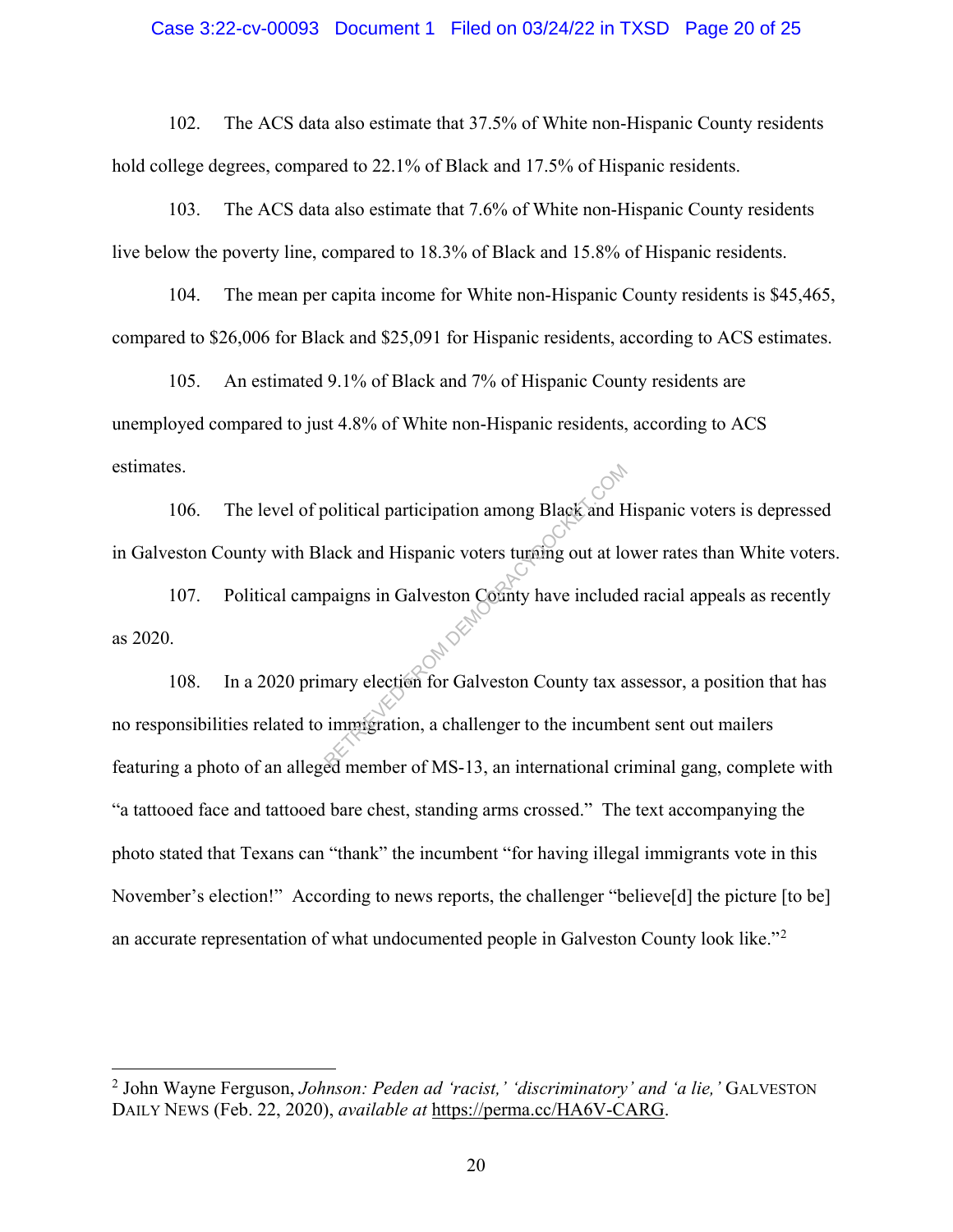#### Case 3:22-cv-00093 Document 1 Filed on 03/24/22 in TXSD Page 21 of 25

109. Election results in Galveston County establish that, in the face of bloc voting by White residents, minority voters have an equal opportunity to elect a preferred candidate of choice only in districts in which they constitute a majority of the eligible voters. As noted above, the electorate in Galveston County's prior versions of commissioners court Precinct 3, in which Black and Hispanic persons form a majority, has elected a minority county commissioner for over three decades. In addition, there is only one other electorate in Galveston County, a district that elects a justice of the peace and a constable, in which Black and/or Hispanic residents are a majority. That electorate has elected Black candidates into the positions of justice of the peace and constable, both of whom are the only other County officers who are members of a minority group.

110. All of the 24 remaining elected offices in Galveston County are held by White officeholders.

# **The 2021 Commissioners Court Plan Was Motivated, at Least in Part, by a Discriminatory Purpose**

111. The 2021 adopted plan was enacted, at least in part, with the purpose of denying or abridging the right of Black and Hispanic voters in Galveston County to vote on account of their race or color. The country of the country of the country of the country of the country of the control of the country of the country of the control of the control of the control of the control of the control of the control of the control

112. The impact of the adopted plan will be to dilute minority voting strength in Galveston County by eliminating the equal opportunity to elect candidates of choice that minority voters previously enjoyed in Precinct 3.

113. The history and sequence of events leading up to the adoption of the 2021 commissioners court plan provides additional evidence that discriminatory purpose was a factor in adoption of the plan.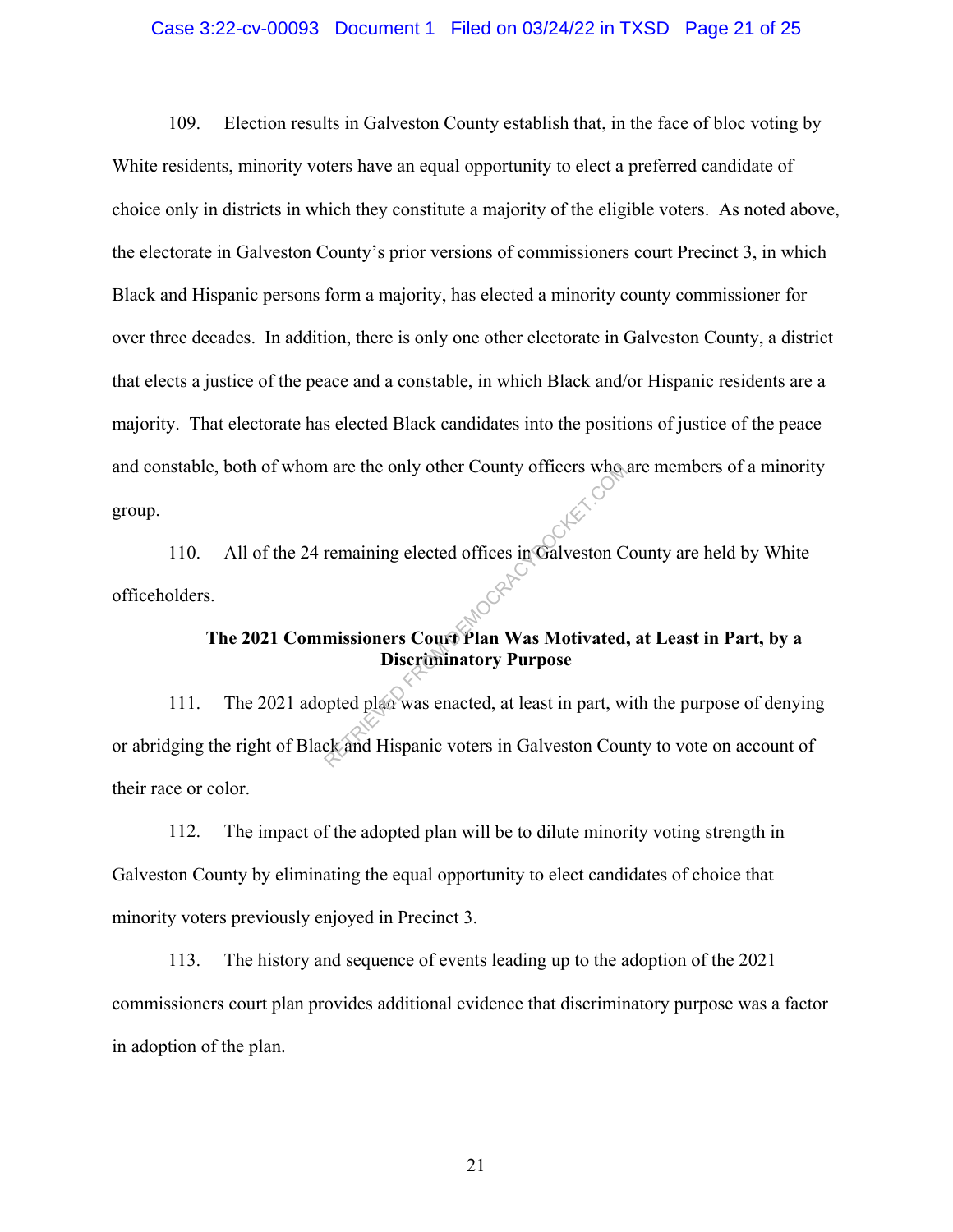#### Case 3:22-cv-00093 Document 1 Filed on 03/24/22 in TXSD Page 22 of 25

114. The history outlined above, *supra* ¶¶ 24-33, shows that Defendants have received repeated notice and have had clear knowledge that eliminating a majority-minority district will harm minority voters' opportunity to elect candidates of their choice.

115. The County's 2021 redistricting process included a failure to adopt redistricting criteria, procedural and substantive departures from normal practice in the process, the deliberate exclusion of the lone minority commissioner from the process, and the elimination of the only district in which minority voters had an equal opportunity to elect candidates of choice.

116. Although the County's redistricting timeline required adjustment due to the late release of 2020 Census data, the commissioners court engaged in a process that excluded the lone minority commissioner and was so abridged that it curtailed any opportunity for meaningful participation from the public.

117. The overall record of the adoption process for the 2021 commissioners court redistricting plan suggests that the proffered rationale for the elimination of the minorityopportunity-to-elect district is pretextual. The commissioners court engaged in a position<br>and was so abridged that it curtailed any<br>execord of the adoption process for the 202<br>aat the proffered rationale for the elimination is pretextual.

# **CAUSE OF ACTION**

118. The United States realleges and incorporates by reference the allegations set forth above.

119. Section 2 of the Voting Rights Act establishes that "[n]o voting qualification or prerequisite to voting or standard, practice, or procedure shall be imposed or applied by any State or political subdivision in a manner which results in a denial or abridgement of the right of any citizen of the United States to vote on account of race[,] color, [or membership in a language minority group]." 52 U.S.C. § 10301(a).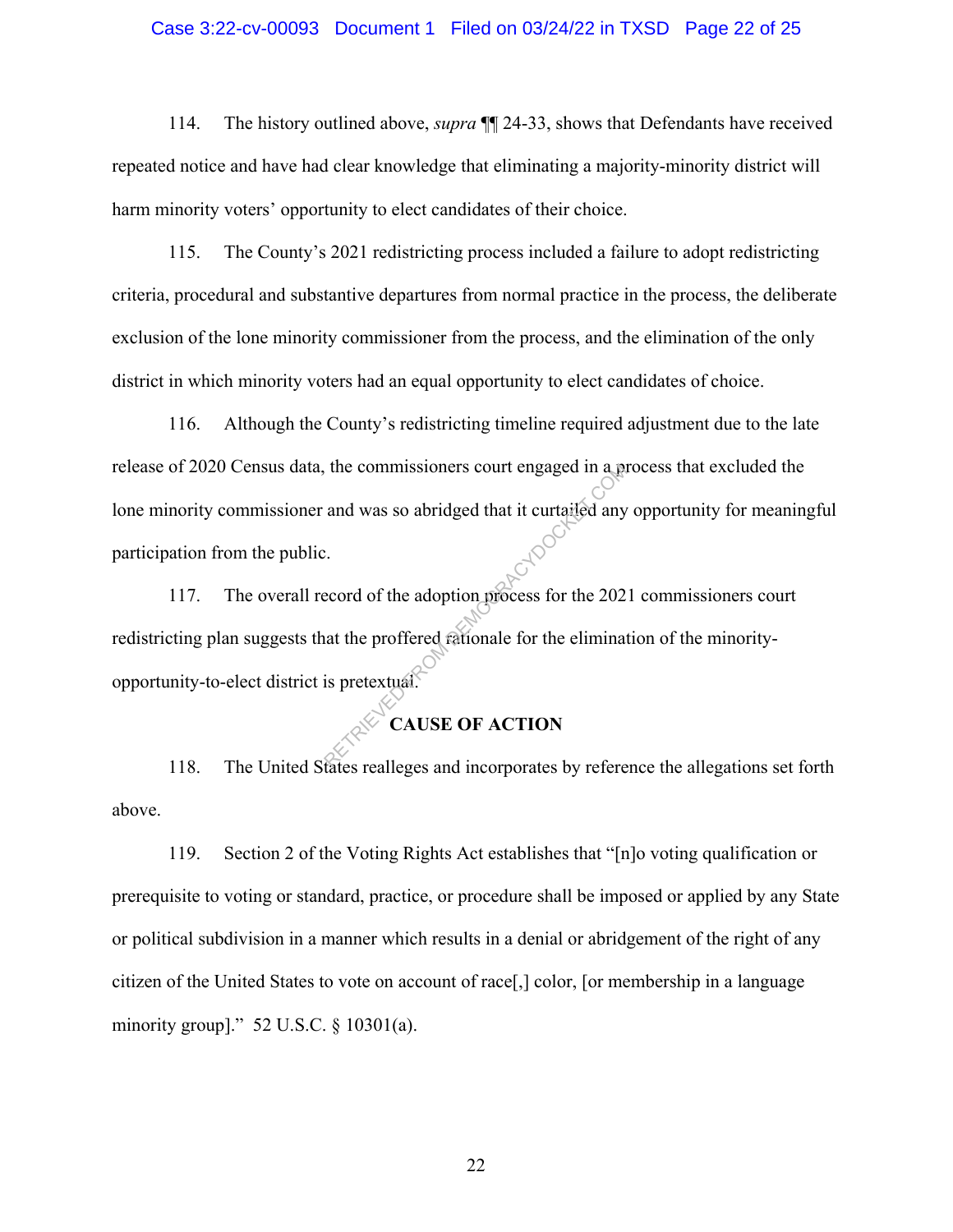#### Case 3:22-cv-00093 Document 1 Filed on 03/24/22 in TXSD Page 23 of 25

120. A violation of Section 2 "is established if, based on the totality of circumstances, it is shown that the political processes leading to nomination or election in the State or political subdivision are not equally open to participation by members of a class of citizens protected by [Section 2] in that its members have less opportunity than other members of the electorate to participate in the political process and to elect representatives of their choice." 52 U.S.C.  $§ 10301(b).$ 

121. The 2021 Galveston County Commissioners Court plan has, at least in part, the purpose of denying or abridging the right to vote on account of race, color, or membership in a language minority group in violation of Section 2 of the Voting Rights Act, 52 U.S.C. § 10301.

122. The 2021 Galveston County Commissioners Court plan results in a denial or abridgement of the right of citizens of the United States to vote on account of race, color, or membership in a language minority group, in violation of Section 2 of the Voting Rights Act, 52 U.S.C. § 10301.  $123.$  Unless enjoined by order of this Court, Defendants will continue to violate Violation of Section 2 of the Voting Right<br>Iveston County Commissioners Court plat<br>itizens of the United States fo vote on ac<br>iniority group, in violation of Section 2 of<br>the Social properties of this Court, Defendants wit

Section 2 by administering, implementing, and conducting elections for the Galveston County Commissioners Court using the 2021 plan.

### **PRAYER FOR RELIEF**

WHEREFORE, the United States prays that the Court enter an order:

(1) Declaring that the 2021 Galveston County Commissioners Court plan has the purpose of denying or abridging the right to vote on account of race, color, or membership in a language minority group in violation of Section 2 of the Voting Rights Act, 52 U.S.C. § 10301;

(2) Declaring that the 2021 Galveston County Commissioners Court plan results in a denial or abridgement of the right of citizens of the United States to vote on account of race,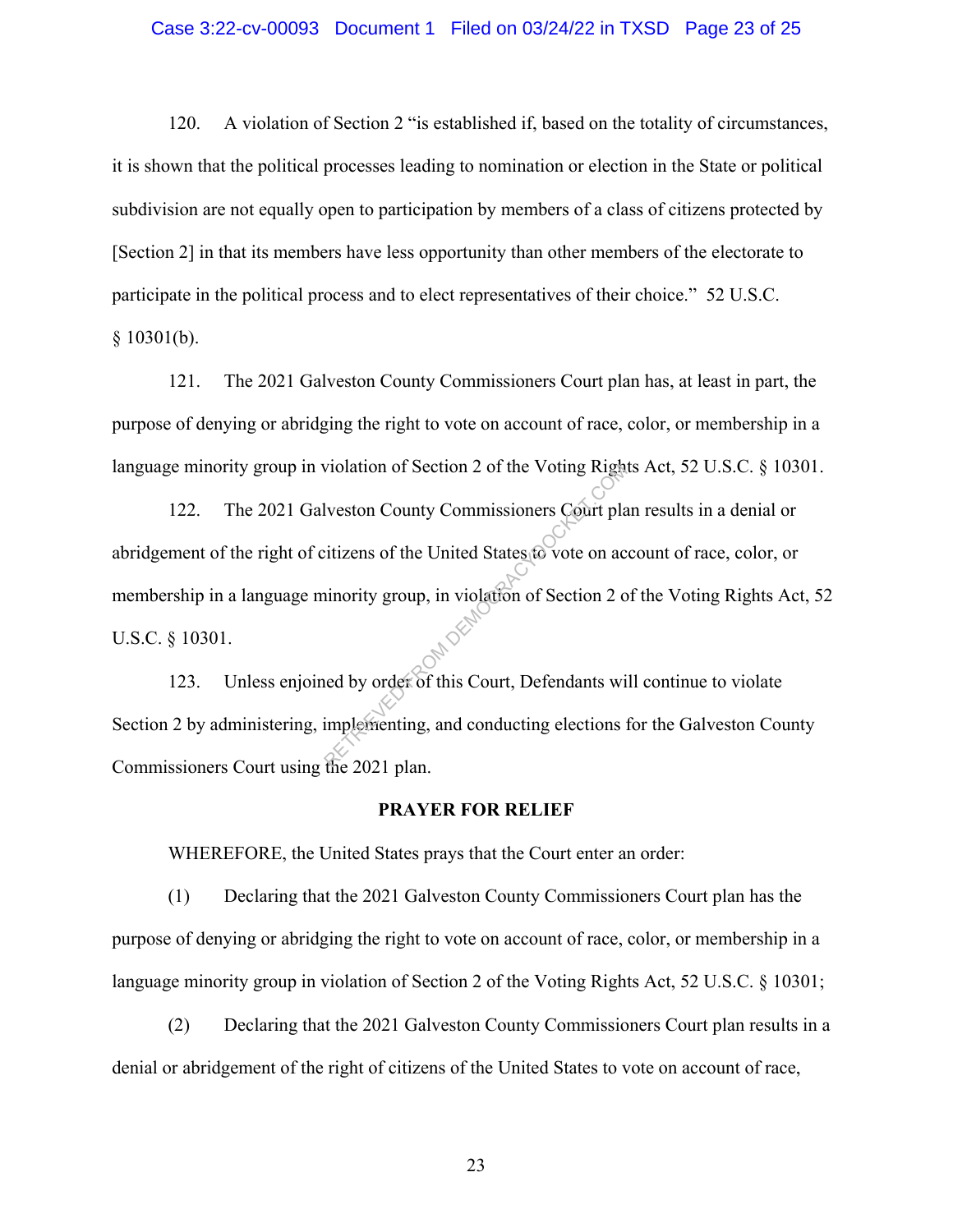## Case 3:22-cv-00093 Document 1 Filed on 03/24/22 in TXSD Page 24 of 25

color, or membership in a language minority group, in violation of Section 2 of the Voting Rights Act, 52 U.S.C. § 10301;

(3) Enjoining Defendants, their agents and successors in office, and all persons acting in concert with Defendants from administering, implementing, or conducting any future elections for the Galveston County Commissioners Court under the 2021 redistricting plan;

(4) Ordering Defendants to devise and implement a permanent redistricting plan for the Galveston County Commissioners Court that complies with Section 2 of the Voting Rights Act;

(5) Directing Defendants, their agents and successors in office, and all persons acting in concert with Defendants to take appropriate action to ensure uniform compliance with this Court's order by authorities administering the County's electoral processes; and

(6) Granting such additional relief as the interests of justice may require. ARETRIEVED FROM DEMOC

Date: March 24, 2022

JENNIFER B. LOWERY United States Attorney Southern District of Texas KRISTEN CLARKE Assistant Attorney General Civil Rights Division

PAMELA S. KARLAN Principal Deputy Assistant General Civil Rights Division

 /s/ *Daniel D. Hu* DANIEL D. HU Civil Chief United States Attorney's Office Southern District of Texas Attorney-in-Charge Texas Bar No. 10131415 SDTX ID: 7959 1000 Louisiana Ste. 2300 Houston, TX 77002

T. CHRISTIAN HERREN, JR. ROBERT S. BERMAN CATHERINE MEZA BRUCE I. GEAR THARUNI A. JAYARAMAN ZACHARY J. NEWKIRK Attorneys, Voting Section Civil Rights Division U.S. Department of Justice